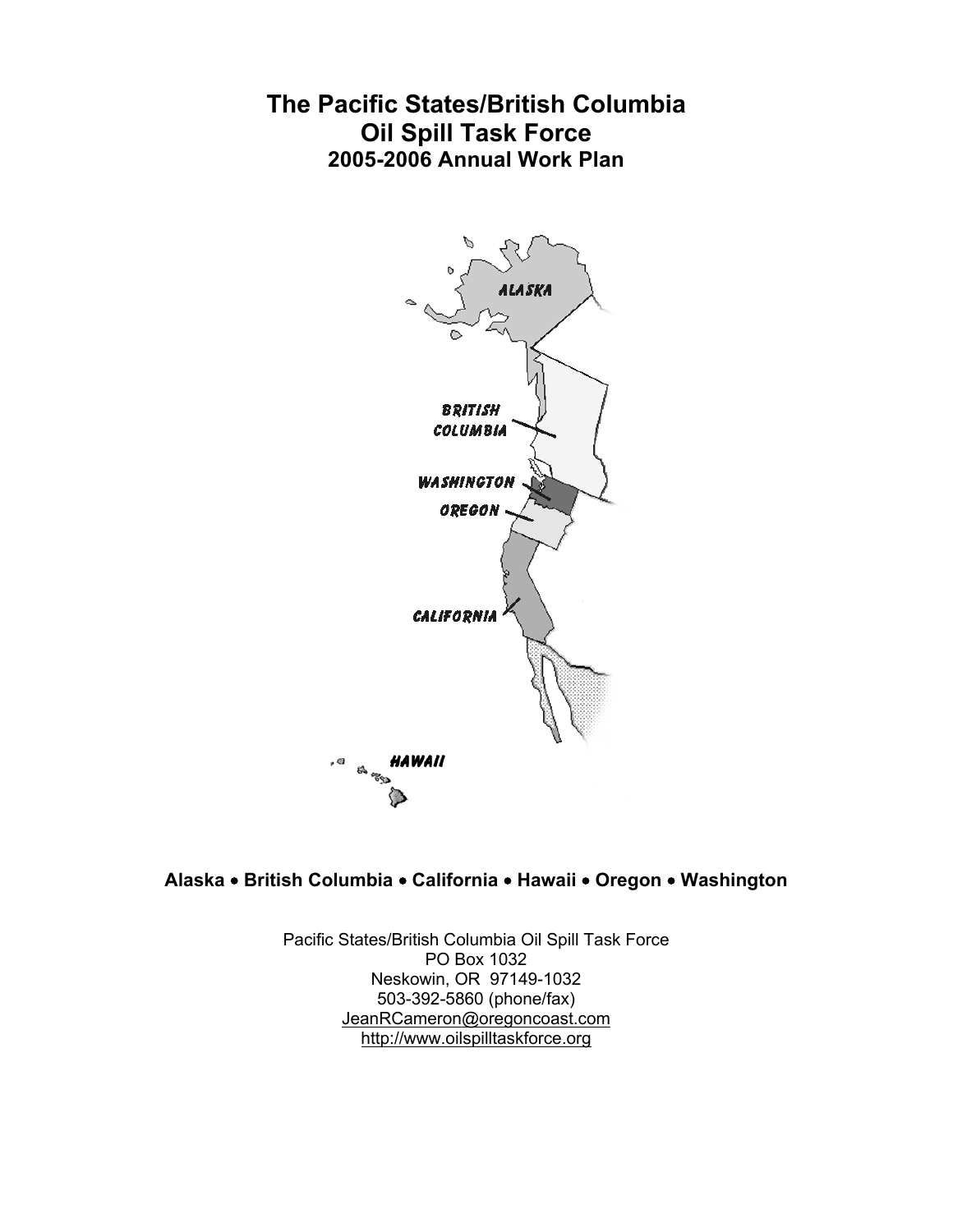# **2005-2006 Annual Work Plan TABLE OF CONTENTS**

| <b>Statement of Authority</b>                                                                                                                                                                                                                                                                    | $\overline{2}$ |                                                     |
|--------------------------------------------------------------------------------------------------------------------------------------------------------------------------------------------------------------------------------------------------------------------------------------------------|----------------|-----------------------------------------------------|
| <b>Spill Prevention Objective</b><br>Database Project<br><b>Prevent Pipeline Spills</b><br><b>Recommended BIPs</b><br><b>POSPET</b><br><b>Monitor TAPS Conversions</b><br><b>Topics of Concern</b>                                                                                               |                | $\frac{3}{3}$<br>4<br>5<br>6<br>6<br>$\overline{7}$ |
| <b>Spill Preparedness and Response Objective</b><br><b>Contingency Plans for Non-tank Vessels</b><br>Roundtable on Expanding Response Options<br>Monitor Places of Refuge Annex<br>Maintain the IVRP matrix<br>Maintain OILS 911 Spill Reporting Number<br><b>Topics of Concern</b>              | 10             | 8<br>8<br>8<br>9<br>9<br>11                         |
| <b>Communications Objective</b><br>Stakeholder Outreach<br><b>Track Federal Policies</b><br><b>Maintain Web Site</b><br>Legacy Awards Program<br>Meet with Federal Officials<br><b>Membership Expansion</b><br><b>Communications among Member Agencies</b><br>Develop 2006-2007 Annual Work Plan | 12             | 12<br>13<br>14<br>14<br>15<br>15<br>16<br>17        |
| <b>Attachments:</b><br>A. Vision, Mission, Goals, & Objectives<br>B. Key Task Force Personnel<br>C. Points of Contact<br>D. Annual Work Plan Timeline & Glossary                                                                                                                                 |                | 19<br>20<br>21<br>25                                |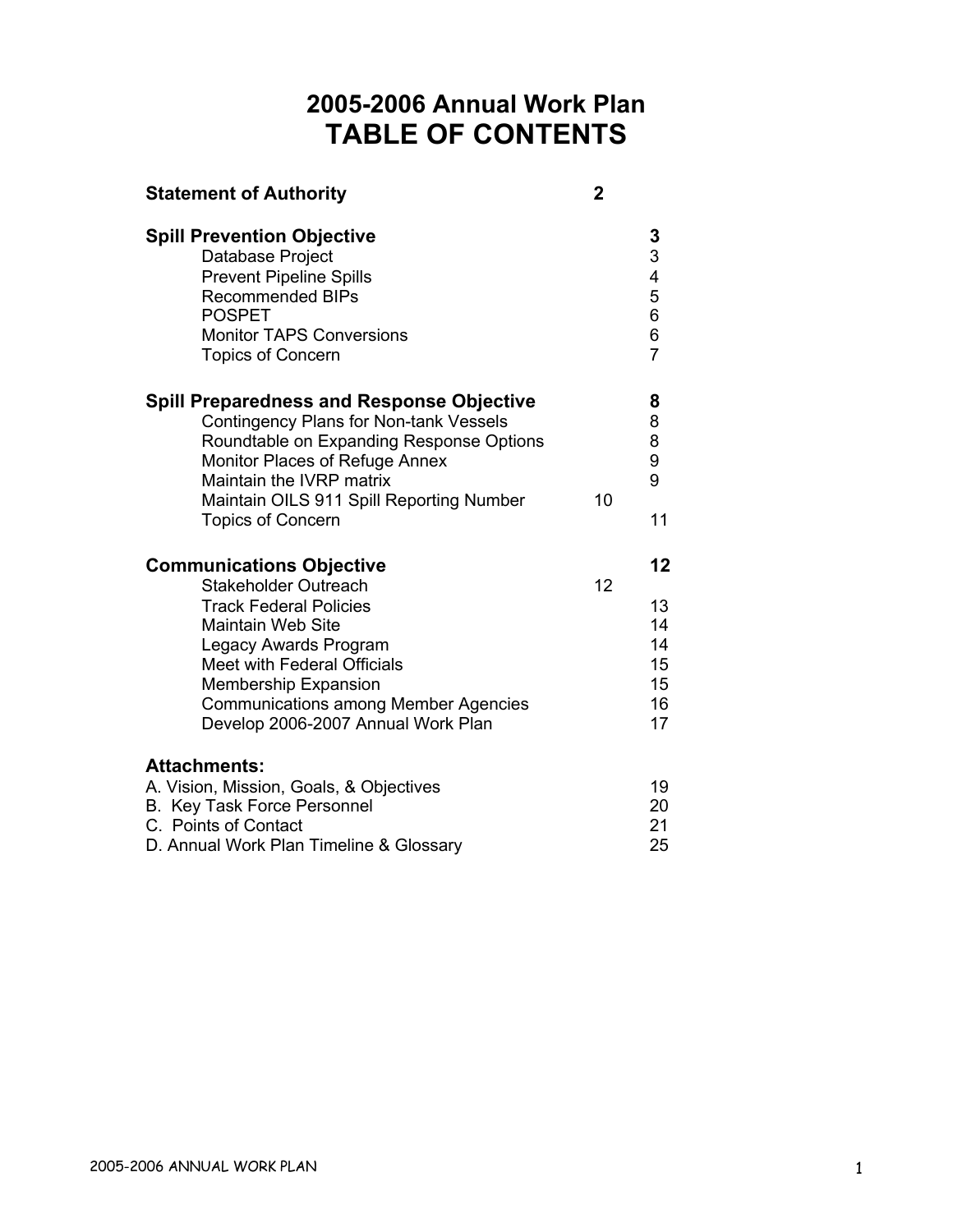# **Pacific States/British Columbia Oil Spill Task Force 2005-2006 Annual Work Plan**

## **Statement of Authority**

This document represents a consensus of the 2005 Pacific States/British Columbia Oil Spill Task Force Members concerning a common sense of purpose and direction for the work year from 2005 to 2006. This annual Work Plan is adopted pursuant to and follows the intent of the Pacific States/British Columbia Oil Spill Memoranda of Cooperation of 1989 and 2001 and the 2004-2009 Strategic Plan, and is endorsed by the following members:

- Signed by Kurt Fredriksson, Commissioner, Alaska Department of Environmental Conservation, on July 27, 2005
- Signed by Laurence Lau, Deputy Director for Environmental Health, Hawaii Department of Health, on July 27, 2005
- Signed by Dale Jensen for Jay Manning, Director, Washington Department of Ecology, on July 27, 2005
- Signed by Carlton Moore, Administrator, Office of Spill Prevention and Response, California Department of Fish and Game, on July 27, 2005
- Signed by Paul Slyman, Deputy Director, Oregon Department of Environmental Quality, on July 27, 2005
- Signed by Charles Porter for Chris Trumpy, Deputy Minister, British Columbia Ministry of Environment, on July 27, 2005

(Signatures are on file at the Pacific States/British Columbia Oil Spill Task Force office and copies are available upon request)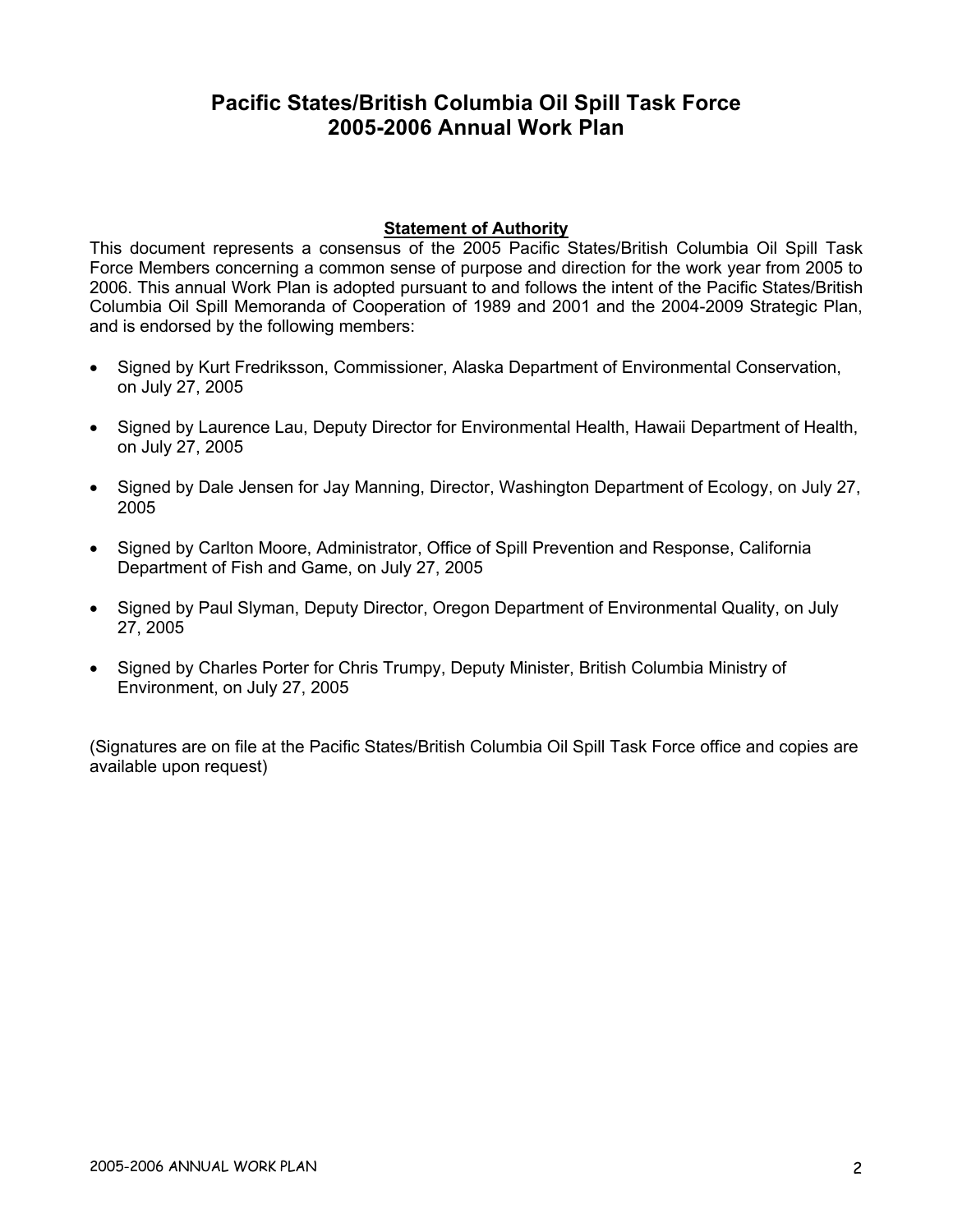# **SPILL PREVENTION OBJECTIVE**

To prevent oil spills from vessels, pipelines, facilities, vehicles, and railroads through development and implementation of regulatory and public/private partnerships.

## **TASK I: The Pacific States/BC Oil Spill Task Force Database Project**

**Goal:** *Maintain a regional database of spill events and incidents in our member jurisdictions that provides information on spill trends and causal factors.*  **Lead Responsibility:** Jack Barfield, Washington Department of Ecology

#### **Process and Timeline:**

**Step 1:** Continue the Database Project Workgroup with the following charter:

- Identify short-term steps and goals that will incrementally achieve the project goal.
- Continue to refine data submittals consistent with the Task Force Data Dictionary, including refining applications of the terms "other" and "unknown". Refine the Data Dictionary to reflect experience gained during data submission and analyses as well as the collection capabilities of member agencies.
- Incorporate collection of data that reflects activity occurring at the time of a spill for use in sensitivity analyses, with emphasis on activities involved in the various oil transfer operations.
- Refine causal investigations and information entered into the database to achieve a level of specificity that supports effective analysis while conforming to the collection capabilities of member agencies. Strive to improve member agency analysis and collection capabilities where appropriate.
- Establish a data submission frequency (at least semi-annually) that promotes a consistent application of effort and quality review by member agencies.
- As the quality and scope of data submission continues to improve, collaborate to design an Access-based user interface that facilitates import of data submissions by member agencies as well as analysis of the regional information for trends and causal factors.
- The workgroup will be composed of one representative from each member agency: such representative should be assigned the Task Force database responsibilities at the operational level within the agency, should be conversant with data entry and quality issues, and be familiar with Access database principles. The workgroup chair will be Jack Barfield of the Washington Department of Ecology.

**Target Date:** The workgroup will convene primarily by conference call, monthly or as needed, but at least quarterly, and is also authorized to hold one face-to-face meeting over the 2005- 2006 work year, if needed, with audio-visual provisions for any workgroup members unable to attend in person.

- Each Agency: Assign a representative to the project workgroup and support their participation. Provide a firm commitment of the necessary resources at the agency operational/middle management level.
- WA Department of Ecology: Provide necessary project leadership and host the database development meeting.
- BC Ministry of Environment: Provide liaison with the Provincial agency that manages spill data and facilitate BC's participation in this program.
- Coordinating Committee: Monitor and advise regarding task implementation.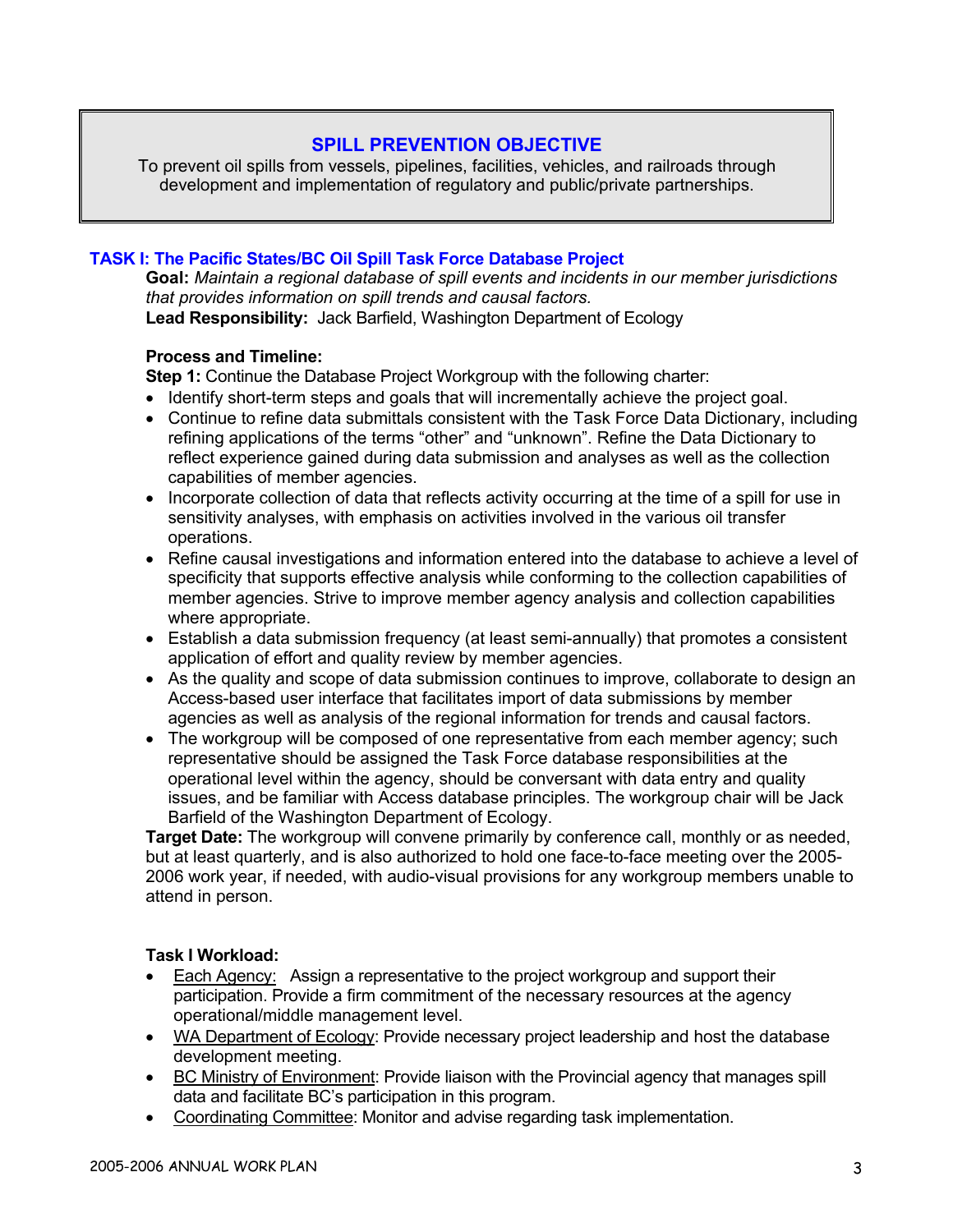• Executive Coordinator: Provide necessary material and project staffing.

## **TASK II: Preventing Spills from Pipelines, Phase I**

**Goal:** *To prevent spills from transmission pipelines carrying either crude or refined product, while also improving pipeline spill preparedness and response.*  **Lead Responsibility:** The Executive Coordinator with the Coordinating Committee

#### **Process and Timeline:**

**Step 1:** Review and discuss the Task Force's 1999 Pipeline Spill Prevention Project report with particular focus on its gap analysis survey and workgroup recommendations. **Target Date:** Fall 2005

**Step 2:** Review and report on federal and jurisdictional regulations – as well as any voluntary programs - governing pipeline spill prevention, preparedness, and response, including training requirements for operators. Review definitions and categorization of regulated pipelines to determine which types are regulated. Also report on the status of Geographic Response Plans for pipelines in each jurisdiction.

**Target Date:** Summer 2006

**Step 3:** Invite representatives of the US Pipeline and Hazardous Materials Safety Administration, EPA, MMS, and appropriate Canadian agencies to brief the Coordinating Committee on federal regulations governing pipeline spill prevention, preparedness, and response, including training requirements for operators. Also ask the federal agencies to describe Best Available Technology for spill prevention and leak detection. **Target Date:** Fall 2006

**Step 4:** Invite representatives of the US and Canadian operators of transmission lines to brief the Coordinating Committee on their pipeline spill prevention, preparedness, and response programs, including training requirements for operators and Best Available Technology for spill prevention and leak detection. **Target Date:** Winter 2006

**Step 5:** Review information gathered in Phase I and determine next steps, including the need for a Project Workgroup involving key stakeholders.

**Target Date:** Spring 2007

#### **Task Workload**:

- Each Agency: Identify Points of Contact for this project.
- Coordinating Committee: Serve as the workgroup for Phase I of this project.
- Executive Coordinator: Coordinate and support implementation of all steps identified above.

#### **TASK III: Advocate for Best Industry Practices (BIPs) for Vessels and Tug/Tank Barges**

**Goal:** *Communicate recommendations regarding Best Industry Practices to prevent oil spills from vessel and tank barge operations.* 

**Lead Responsibility:** Executive Coordinator and Laura Stratton, Washington Department of **Ecology** 

#### **Process and Timeline:**

**Step 1:** Monitor progress of the West Coast Harbor Safety Committees in implementing the recommendation of the US Coast Guard Pacific Area that they communicate Best Industry Practices developed by this project as Standards of Care for their ports.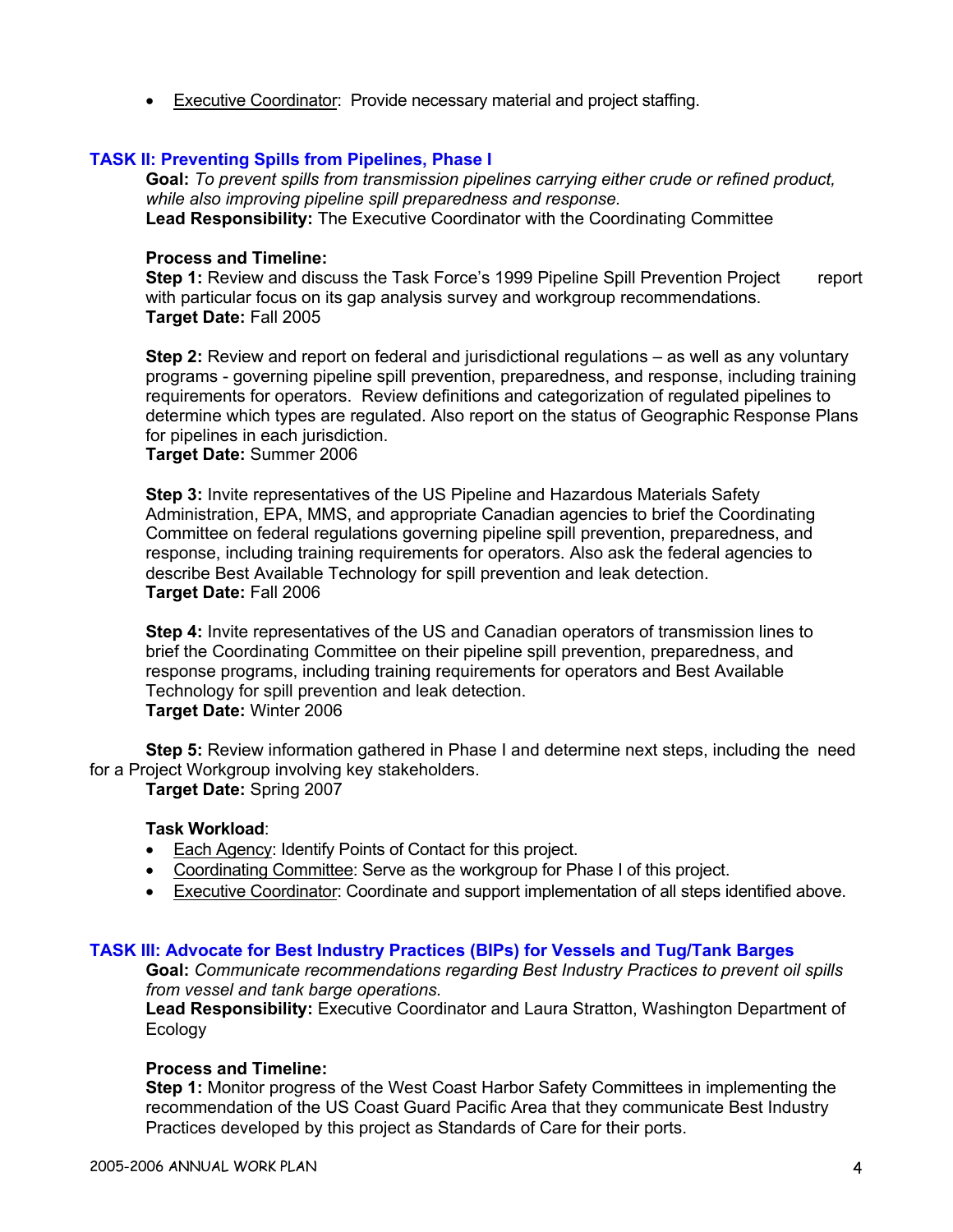## **Target Date:** Ongoing

**Step 2:** Work with the American Waterways Operators (AWO) Pacific Region to convene the AWO/USCG Pacific Region Quality Steering Committee to endorse the tug/tank barge Best Industry Practices.

**Target Date:** Fall or Winter 2005

**Step 3:** Submit a proposal to the Port of Vancouver and the BC Chamber of Shipping regarding adoption of the Vessel BIPs as Standards of Care for vessels serving BC. **Target Date:** Winter 2005

**Step 4:** Submit a proposal to the Council of Marine Carriers regarding adoption of the Tug and Tank Barge BIPs as voluntary standards in British Columbia. **Target Date:** Winter 2005

## **Task Workload**:

- Each Agency: Identify Points of Contact and assist with communications and outreach.
- WA Department of Ecology: Provide necessary project leadership.
- Coordinating Committee: Monitor and advise regarding task implementation.
- Executive Coordinator: Lead on implementation of all steps identified above.

## **TASK IV: Pacific Oil Spill Prevention Education Team (POSPET)**

**Goal:** *Support the Pacific Oil Spill Prevention Education Team's campaign to prevent small oil spills from fishing and recreational vessels as well as marinas.*

**Lead Responsibility:** Task Force Executive Coordinator with Eric Olsson, POSPET Chair and representatives of member agencies assigned to POSPET

#### **Process and Timeline:**

**Step 1:** Provide planning and logistical support for POSPET meetings in the spring and fall and for information exchange between meetings using an email listserve. Support efforts to recruit new POSPET members.

## **Target Date:** Ongoing

**Step 2:** Work with POSPET members to support their outreach by providing a website and facilitating printing and distribution of campaign materials. **Target Date:** Ongoing

**Step 3:** Keep POSPET members advised regarding usage data for 1-800-OILS-911. **Target Date:** Ongoing

- Executive Coordinator: Lead responsibility for Steps above, plus report to the Coordinating **Committee.**
- BC ME, WA DOE, OR DEQ, CA OSPR: Appoint at least one person to participate in POSPET for their jurisdiction; such a contact does not need to be limited to the member agency if another agency has a mandate to provide spill prevention education to recreational boaters and marinas. Participation in POSPET meetings may be done by conference call.
- Coordinating Committee: Monitor and advise on task implementation.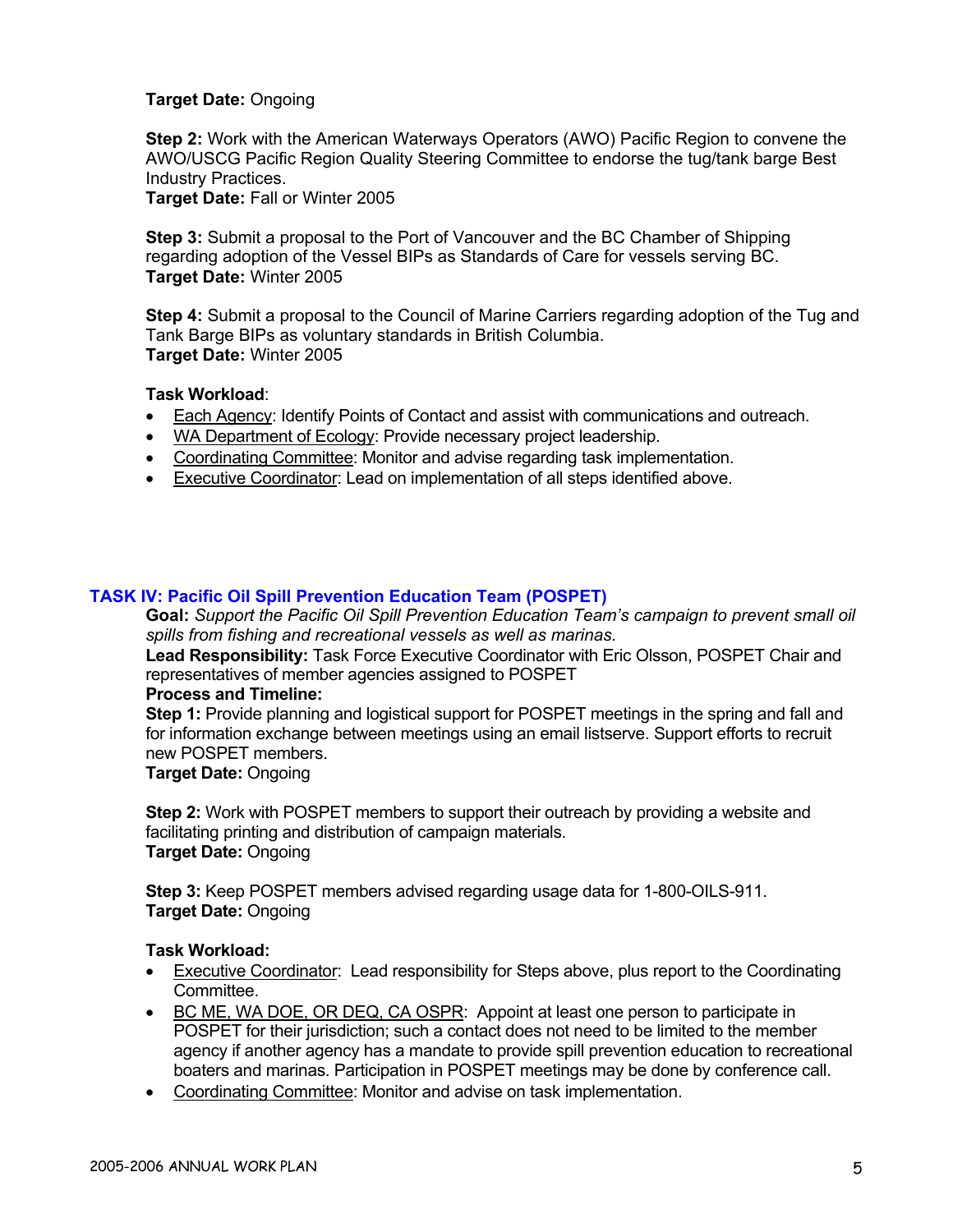## **TASK V: Monitor the Double Hull Conversion of the TAPS Fleet and Share Information on All Vessels of Concern**

**Goal:** *Monitor the double-hull conversion of tankers in the TAPS trade and share relevant information regarding incidents, inspections, and near-misses involving both tankers and nontank vessels transiting between member jurisdictions.*

**Lead Responsibility**: Executive Coordinator and Laura Stratton, Washington Department of Ecology

## **Process and Timeline:**

**Step 1**: Ecology will maintain and provide the Coordinating Committee with a listing of TAPS tankers that includes vessel names, build dates, retirement dates, and owner/operators, in order to monitor the age and double-hull conversion dates for these tankers. As this information is updated, it will be expanded to include an analysis of what percentage of the TAPs tanker fleet are single hull, double-bottom, and double hull.

**Target Date**: Quarterly or as needed to reflect new information

**Step 2:** The Executive Coordinator will periodically request information from the US Coast Guard regarding TAPS tanker inspections and any trends of concern identified by their Critical Area Inspection Program (CAIP).

**Target Date:** At least annually and ongoing

**Step 3:** All member agencies will share information with one another regarding both tank and non-tank vessel inspections, incidents, and near-misses which indicate possible risks to other member jurisdictions.

**Target Date:** Ongoing

#### **Task Workload:**

- Laura Stratton (WDOE) will take the lead on tracking and advising the Coordinating Committee regarding double-hull conversions and the status of the TAPS fleet.
- Each Agency: Identify Points of Contact for information exchange regarding incidents, near-misses, and inspection problems for both tank and non-tank vessels, as well as tank barges, which are transiting between member jurisdictions.
- Executive Coordinator and Coordinating Committee: Monitor and facilitate task implementation. Contact the USCG regarding CAIP inspections of TAPS tankers.

## **TASK VI: Monitor Spill Prevention Topics of Concern**

**Goal:** *Monitor and share information on the following Spill Prevention Topics of Concern:*

- Cruise ship operations with regard to spills and other water pollution impacts
- Oil spill prevention research and development
- Offshore Lightering
- Oil spill risks from sunken vessels
- Waste oil dumping
- Oil Transfer regulations
- Spills from trucks and implementation of state/provincial recommendations
- Salvage capabilities and regulations
- Liquefied Natural Gas shipping and terminal operations
- Implementation of the US Ocean Plan
- Tug escort requirements
- Ballast water regulations preventing spread of invasive aquatic species

**Responsibility:** Executive Coordinator, Coordinating Committee, designated Points of Contact **Process:** Share information at quarterly meetings or as appropriate between meetings **Timeline:** Ongoing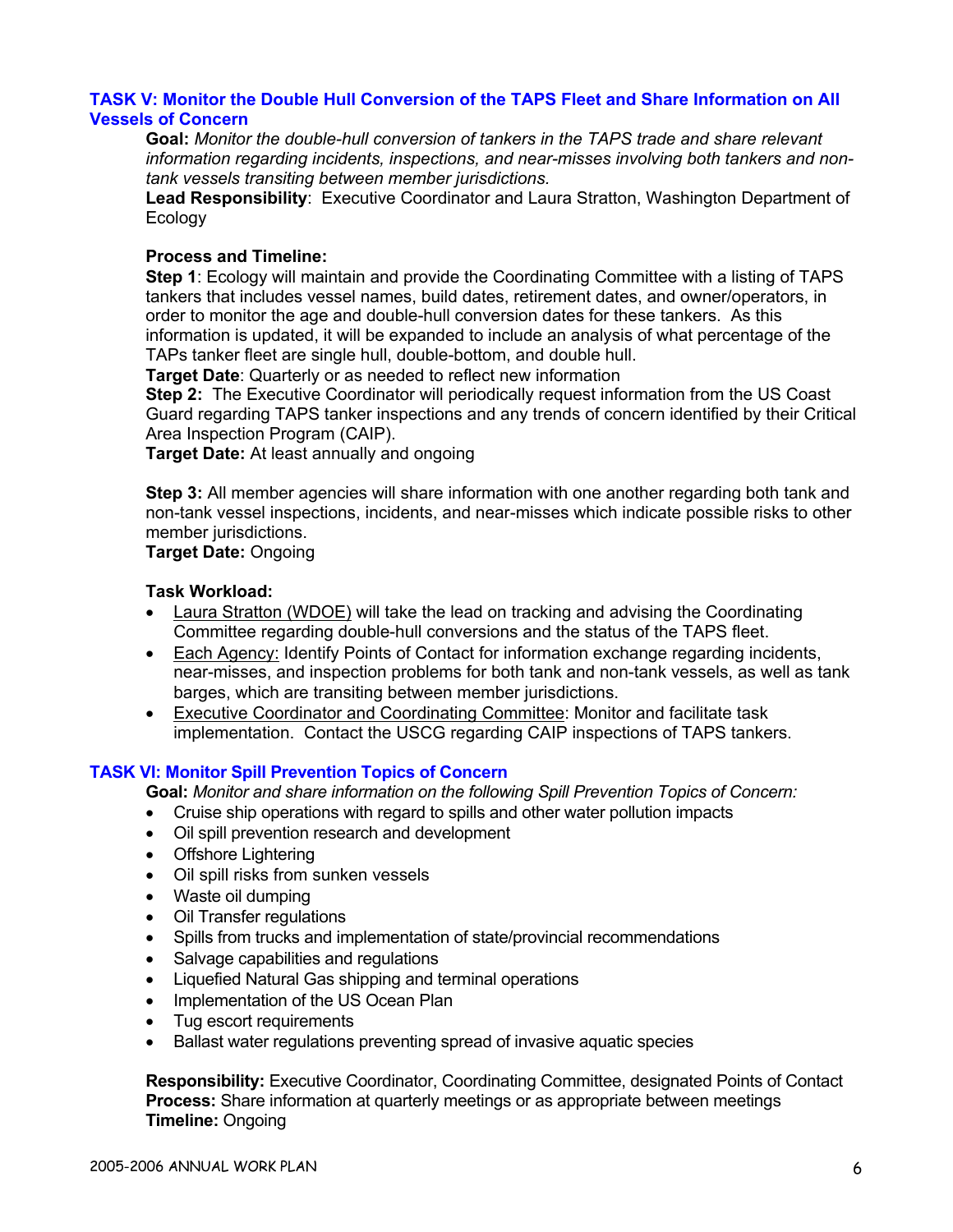- Executive Coordinator and Coordinating Committee: Monitor and share information on Topics of Concern between and at quarterly meetings.
- Each Agency: Identify Points of Contact for Topics of Concern and participate.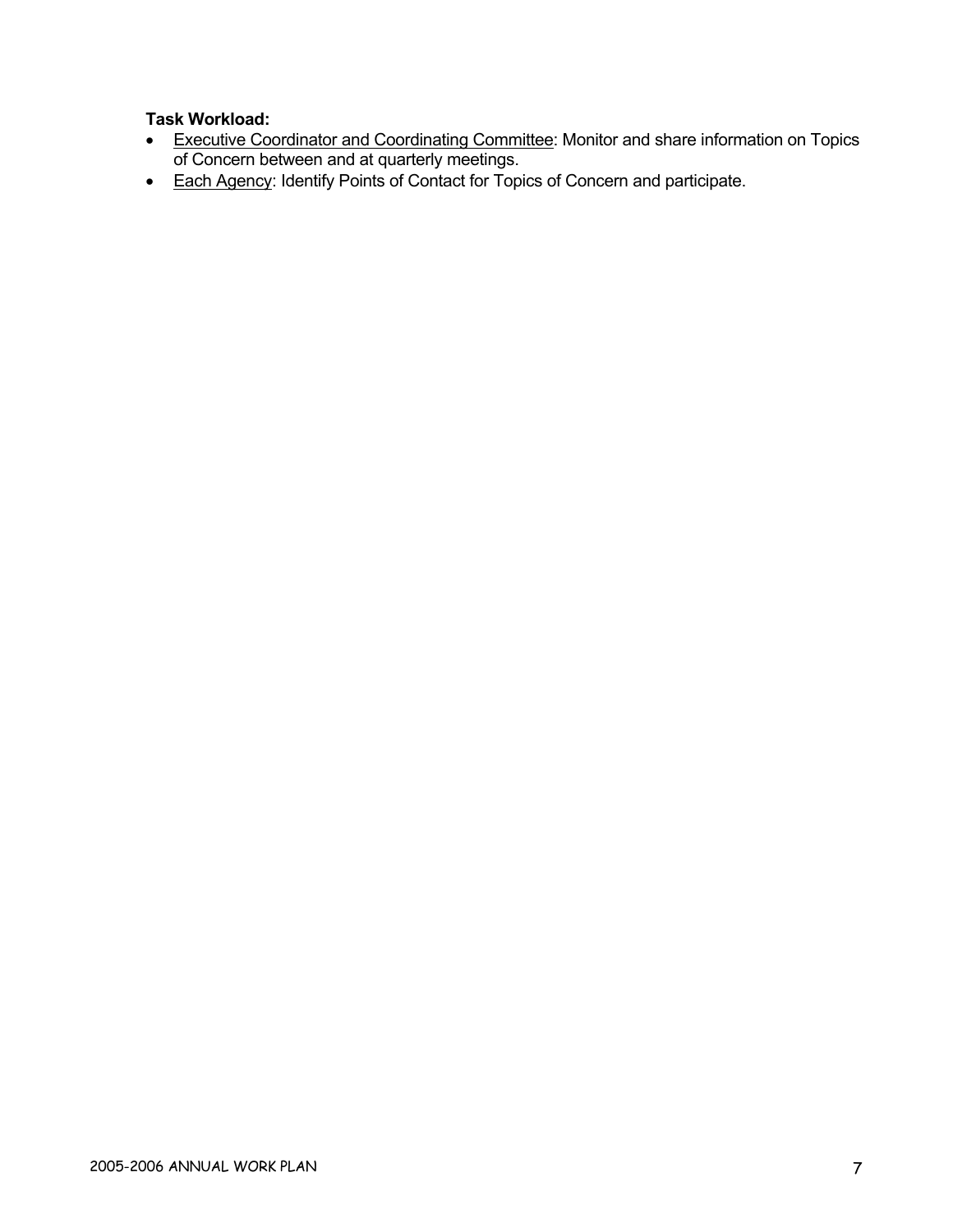# **SPILL PREPAREDNESS AND RESPONSE OBJECTIVE**

To enhance oil spill preparedness and response capabilities in US and Canadian Pacific coastal areas.

### **TASK I: Contingency Planning Requirements for Non-Tank Vessels**

**Goal:** *Coordinate with the US Coast Guard and Transport Canada to provide adequate contingency planning and financial responsibility coverage for non-tank vessels transiting the West Coast.* 

**Lead Responsibility:** Executive Coordinator

#### **Process and Timeline:**

**Step 1:** Submit a request to the US Coast Guard that they "consider any applicable statemandated response plan in effect in 2004 and ensure consistency to the extent possible" as required by HR 2443. **Target Date:** Fall 2005

**Step 2:** Submit a petition for rulemaking to the US Coast Guard requesting that the Certificate of Financial Responsibility and Limits of Liability requirements for non-tank vessels be raised to the levels currently required by Washington and California. **Target Date:** Winter 2005

**Step 3:** Monitor and comment on US Coast Guard rulemaking regarding contingency planning requirements for non-tank vessels. **Target Date:** As needed

#### **Task Workload**:

- Each agency: Review and comment on letters and testimony and provide expertise and advice**.**
- Executive Coordinator: Lead on implementation of all methods identified above.

#### **TASK II: Host a Roundtable Discussion on Expanding Response Operations**

**Goal:** *Examine technology available to improve early response actions and to expand recovery of spilled oil to 24 hour/day operations. Evaluate implications for personnel needs and training.* 

**Lead Responsibility:** Executive Coordinator

#### **Process and Timeline:**

**Step 1:** Identify specific topics and speakers. Agree to a location and target date. **Target Date:** Fall Coordinating Committee meeting **Step 2:** Invite speakers and publicize the event. **Target Date:** Winter 2005

**Step 3:** Host the event and compile and post summary notes of the Roundtable Discussion on the Task Force website. **Target Date:** Spring 2006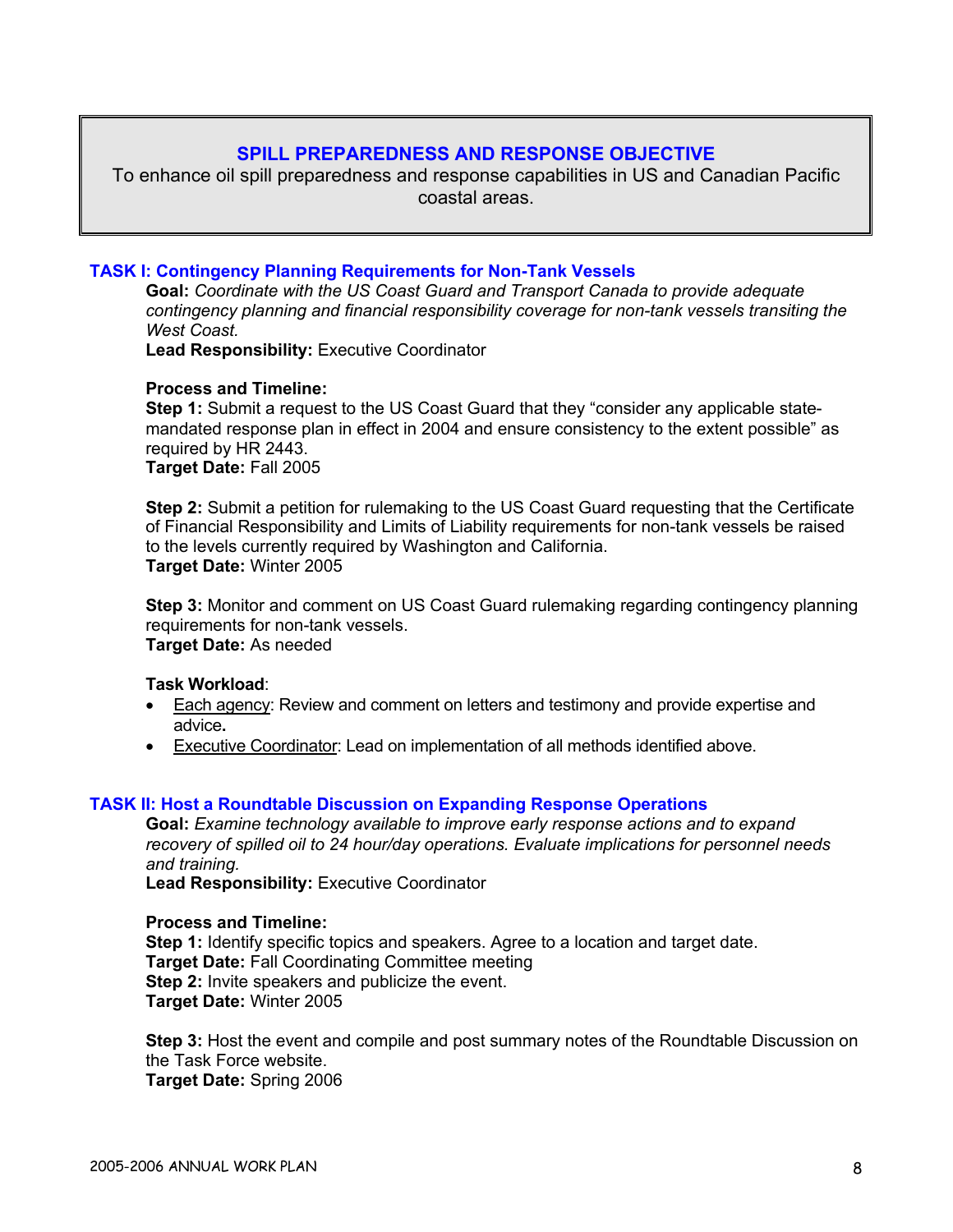**Step 4:** Determine whether the Task Force should undertake a comprehensive project addressing this issue.

**Target Date:** The next Coordinating Committee meeting following the Roundtable event

## **Task Workload:**

- Coordinating Committee: Work with the Executive Coordinator to plan and implement the event.
- Executive Coordinator: Work with the Coordinating Committee to implement all steps above.

## **TASK III: Monitor Implementation of the Places of Refuge Area Plan Annex**

**Goal:** *Ensure that the Places of Refuge Annex is incorporated into West Coast Area Plans in a consistent manner.*

**Lead Responsibility:** *Coordinating Committee and Executive Coordinator*

#### **Process and Timeline:**

**Step 1:** Work with the West Coast Area Committees to see that the Places of Refuge annex is incorporated and that the pre-planning is done as expeditiously as possible. **Target Date:** Fall 2005 through Spring 2006, or as needed

#### **Task Workload:**

- Coordinating Committee: Identify Points of Contact and see that their agency takes the lead in each jurisdiction to complete Step 1. Use the Task Force Coordinating Committee meetings as a forum to promote consistency of implementation.
- Executive Coordinator: Support the work of the Coordinating Committee members as needed.

## **TASK IV: Maintain the Integrated Vessel Response Plan Matrix**

**Goal:** *Maintain the Integrated Vessel Response Plan (IVRP) guidance matrix for tank vessels.*  **Lead Responsibility:** Executive Coordinator

#### **Process and Timeline:**

**Step 1:** As member agency or federal regulations affecting contingency plan requirements for tank vessels are adopted or revised, update the IVRP to reflect such changes. **Target Date:** As needed

**Step 2:** If Member Agencies and the US Coast Guard are willing to accept non-tank vessel plans in the IVRP format, develop a similar matrix for non-tank vessel contingency plans. **Target Date**: As needed

**Step 3:** Publish IVRP revisions on both the Task Force and US Coast Guard web sites. **Target Date**: As needed

## **Task Workload:**

- Coordinating Committee: Advise the Executive Coordinator of any rule revisions by their agencies affecting vessel contingency plans.
- Executive Coordinator: Overall coordination and implementation as described above.

#### **TASK V: OILS 911 Spill Reporting Number**

**Goal:** *Maintain and monitor use of the 1-800-OILS-911 spill reporting phone number for British Columbia, Washington, Oregon, and California.*  **Lead Responsibility:** Executive Coordinator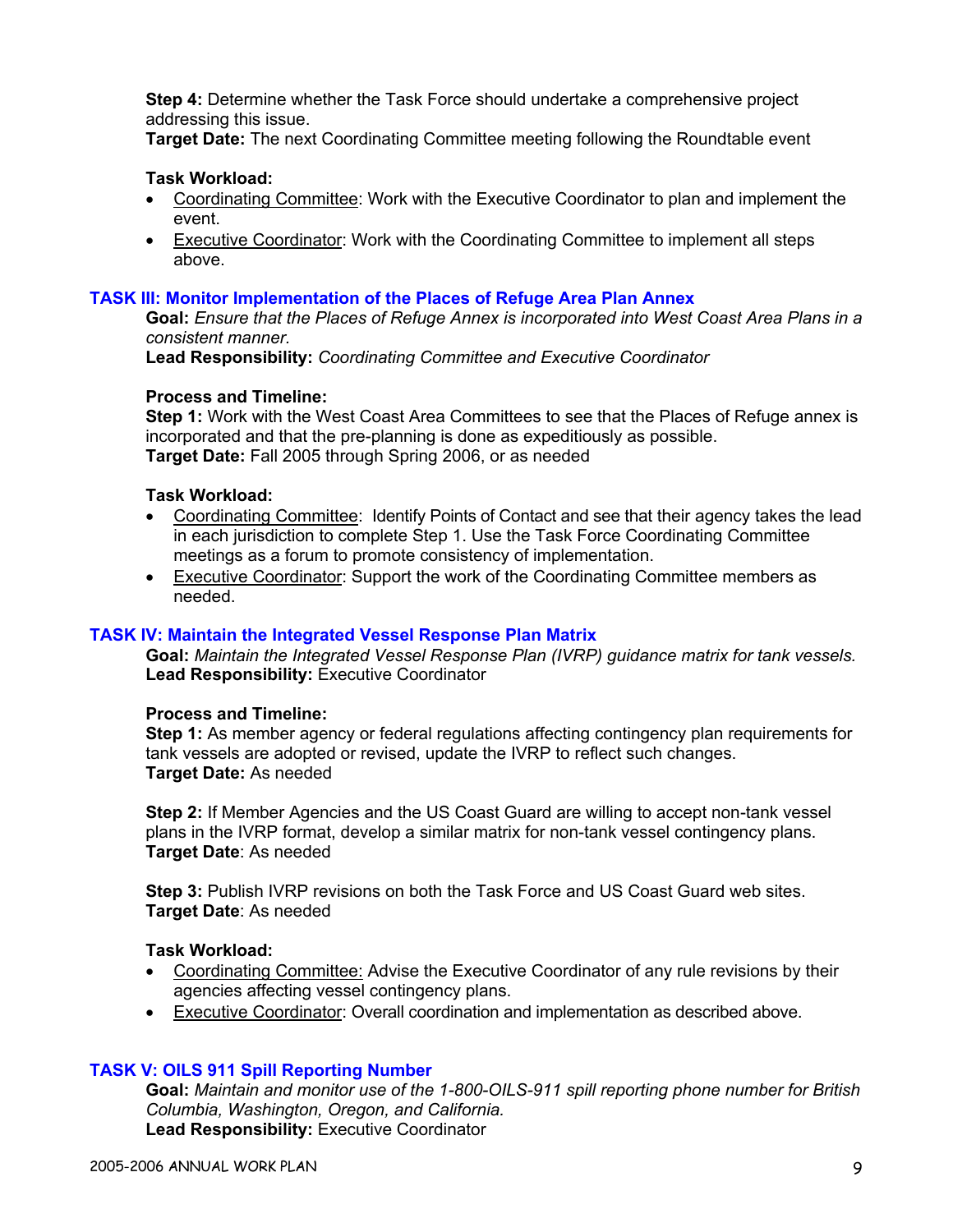## **Process and Timeline:**

**Step 1:** Pay the fee to maintain the 1-800-OILS-911 spill reporting system. **Target Date:** Monthly

**Step 2:** Provide Coordinating Committee with reports on monthly usage of the spill reporting system in member jurisdictions. **Target Date:** Quarterly

**Step 3:** Each participating member agency will ensure that participation by their jurisdiction is running smoothly and that information regarding the OILS 911 number is provided to their recreational boating and fishing community. **Target Date:** Ongoing

- Coordinating Committee: Ensure that member agency responsibilities are met and report any problems to the Executive Coordinator.
- Executive Coordinator: Overall coordination and implementation as described above.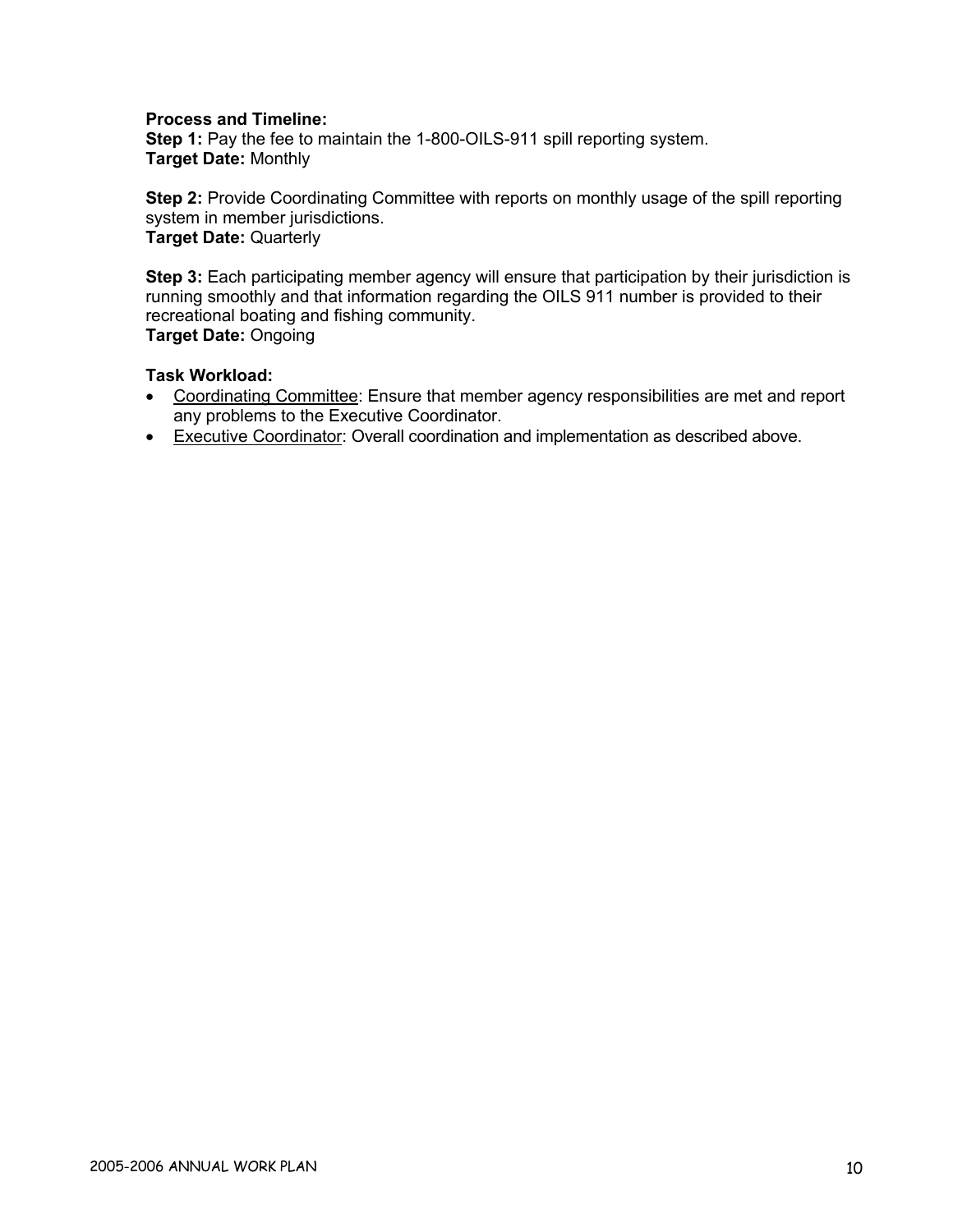#### **TASK VI: Spill Preparedness/Response Topics of Concern**

**Goal:** *Monitor and share information on the following Spill Preparedness/Response Topics of Concern:*

- Drill programs
- Financial responsibility requirements, state and federal
- Status of the US federal Oil Spill Liability Trust Fund
- Response technologies, including research and development
- Implementation status of recommended contingency plan elements
- OSRO certifications, mergers, mutual aid, and response capabilities
- NRDA initiatives and activities
- Applied response technologies
- Coordination of inter-jurisdictional wildlife care

**Responsibility:** Executive Coordinator, Coordinating Committee, designated Points of Contact **Process:** Share information at quarterly meetings or as appropriate between meetings. **Timeline:** Ongoing

- Executive Coordinator and Coordinating Committee: Monitor and share information on Topics of Concern between and at quarterly meetings.
- Each Agency: Identify Points of Contact for these Topics of Concern and participate as appropriate.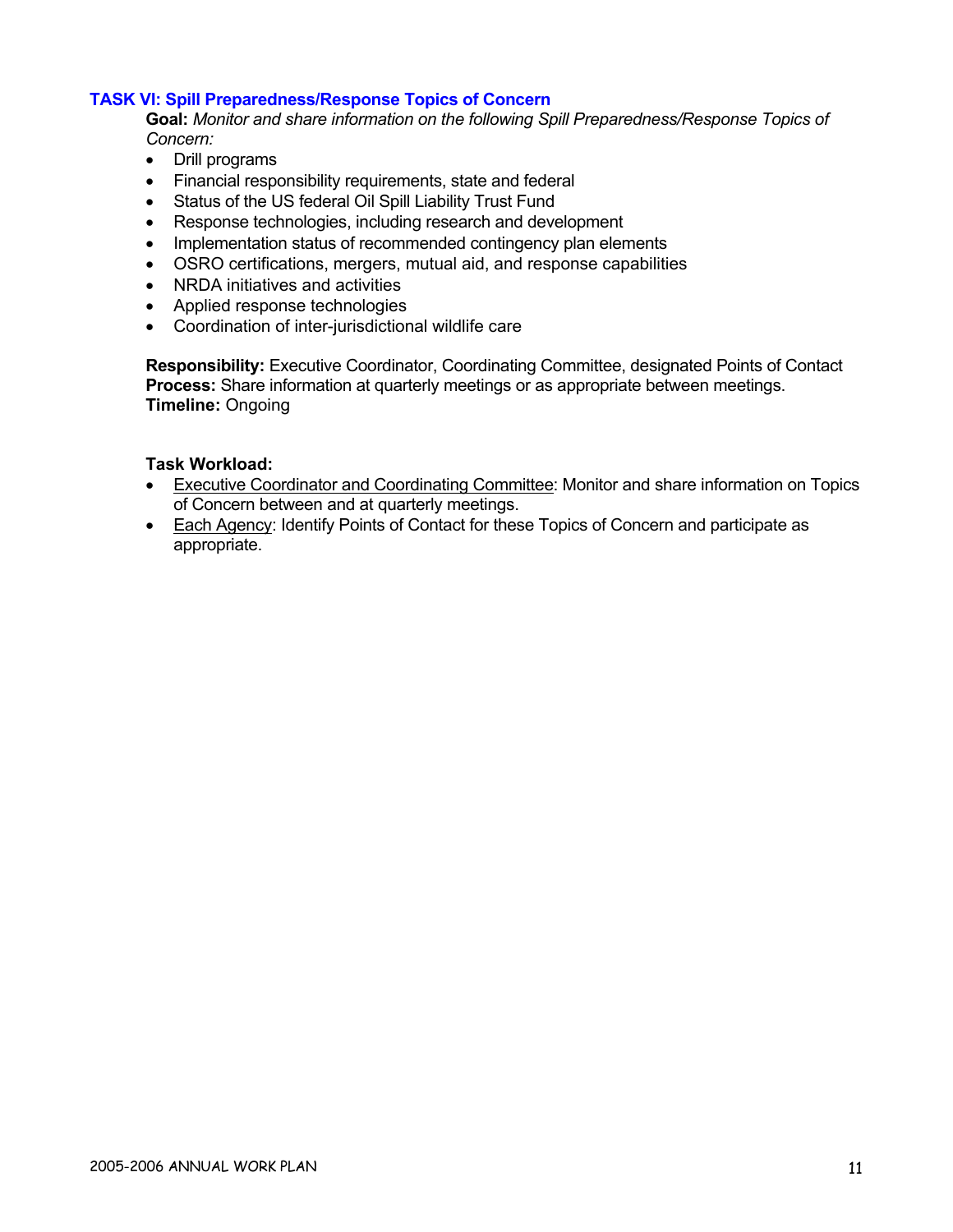## **COMMUNICATIONS OBJECTIVE**

To continuously improve communications within the task force as well as with key stakeholders and the general public, and to maintain a high level of public and stakeholder involvement in task force activities.

## A. STAKEHOLDER OUTREACH/EXTERNAL COMMUNICATIONS

#### **TASK I: Stakeholder Outreach**

**Goal:** *Continue outreach to stakeholders by providing opportunities for public involvement in Task Force deliberations and education about Task Force activities.* **Lead Responsibility:** The Executive Coordinator will take the lead, working with the Coordinating Committee and Task Force Members.

#### **Process and Timeline:**

**Step 1:** As approved by the Coordinating Committee, invite key stakeholders to participate in project work groups.

**Target Date:** Ongoing

**Step 2:** Invite the public to attend the Annual Meeting and an issue-specific Roundtable event each year. Programs and themes for these events will be approved by the Coordinating Committee.

**Target Date:** Annually

**Step 3:** The Executive Coordinator will respond to information requests and speaking invitations, plus attend hearings, meetings, and conferences consistent with the mission of the Task Force and the interests of its member agencies.

## **Target Date:** Ongoing

**Step 4:** Coordinating Committee members will serve as points of contact for other state or provincial agencies as needed to insure that all appropriate issues are before the Task Force. As key stakeholders, other agencies will be invited to provide updates on their activities when appropriate.

## **Target Date:** Ongoing

**Step 5:** Maintain contacts with key US and Canadian federal agencies and other coastal states and provinces.

#### **Target Date:** Ongoing

**Step 6:** The Executive Coordinator should continue to attend meetings of the American Petroleum Institute's Spills Advisory Group, the Navigation Safety Advisory Council (NAVSAC), and the AWO/USCG Quality Steering Committee for the Pacific Region. **Target Date:** Meetings as scheduled

- Each Agency: Provide agency program information for the Annual Report.
- Coordinating Committee: Responsible for Steps 1, 2, 5, and 6 above, and help identify key stakeholders from their jurisdictions to be included on project workgroups or roundtable panels.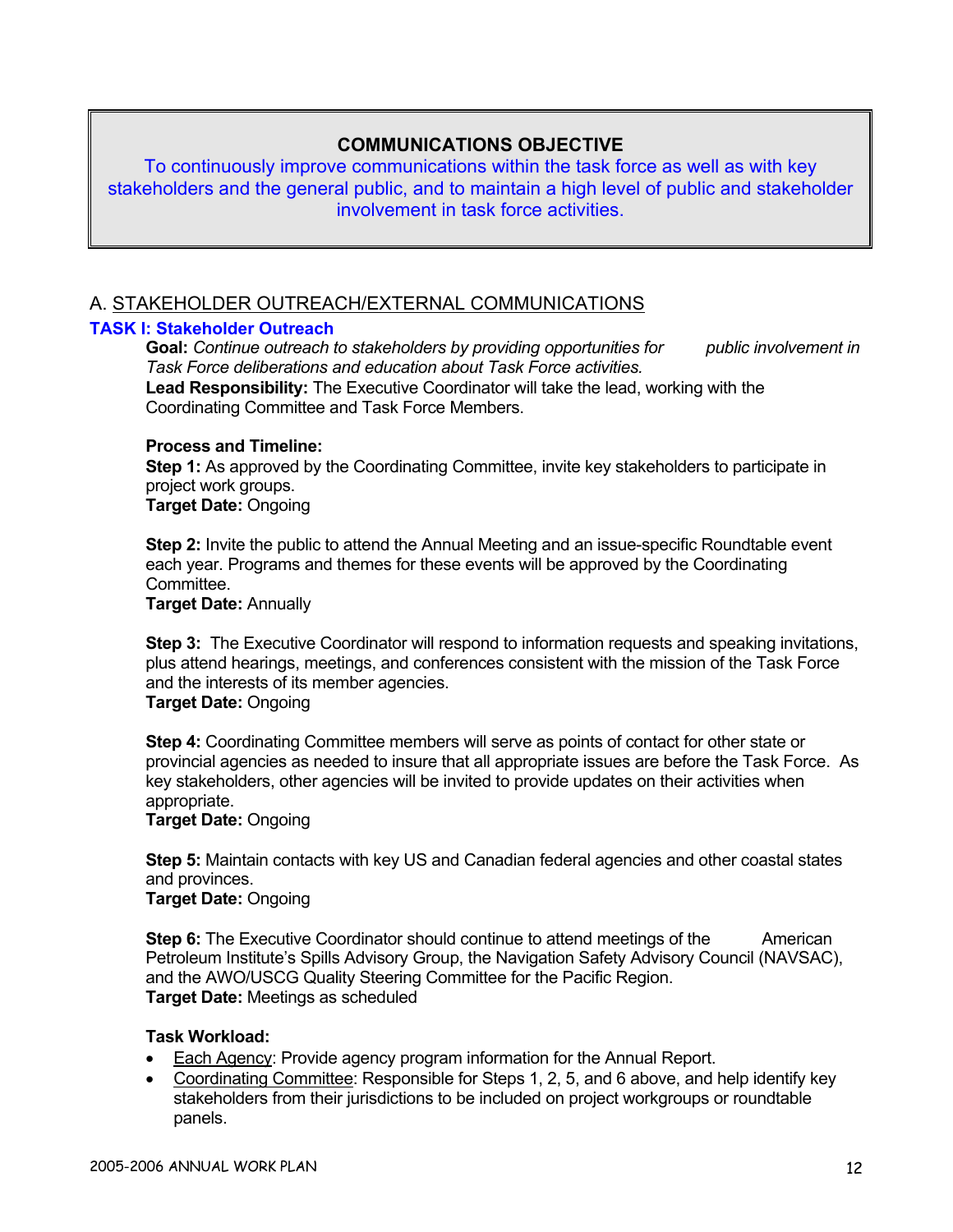• Executive Coordinator: Overall coordination and implementation as described above.

## **TASK II: Track Federal Policy Development**

**Goal:** *Track policy development at the US and Canadian federal levels, as well as at international levels, and provide comment and input on behalf of the Task Force.*

**Lead Responsibility:** The Executive Coordinator will take the lead with US and Canadian federal and international agencies.

### **Process and Timeline:**

**Step 1:** Notify the Coordinating Committee of chances for comment or input to federal or international initiatives.

**Target Date:** Ongoing

**Step 2:** Written comments will be coordinated by the Executive Coordinator according to established procedures<sup>1</sup>. **Target Date:** Ongoing

## **Task Workload:**

- Each Agency: Suggest opportunities for comment. Draft comments as they choose.
- Coordinating Committee: Suggest opportunities for comment. Review opportunities for comment and submit drafts by specified deadlines.
- Executive Coordinator: Overall coordination and implementation as described above.

## **TASK III: Maintain the Task Force Website**

**Goal:** *Maintain the website which provides information on the Task Force and its activities as well as links to member and federal agency websites.*  **Lead Responsibility:** Executive Coordinator

#### **Process and Timeline:**

**Step 1:** Ensure that current information including meetings, reports, comments, correspondence, agreements, member websites, newsletters, Annual Work Plans, and the current Strategic Plan are available on the website.

**Target Date:** Ongoing

**Step 2**: Provide notice to key stakeholders when event notices, newsletters, or other items of current interest are posted on the website. **Target Date:** Ongoing

- 1. Executive Coordinator or a member agency notifies the Coordinating Committee of a comment opportunity. The Executive Coordinator sets a deadline for draft comments to be submitted.
- 2. Member agencies' draft comments are compiled or an initial draft is developed by the Task Force. This draft is sent to the Coordinating Committee for a review and comment process until consensus is achieved.
- 3. Final consensus comments are submitted on behalf of the Task Force.
- 4. Nothing in this process precludes member agencies from submitting their own comments as well.

<sup>&</sup>lt;sup>1</sup> Task Force comment procedures are as follows: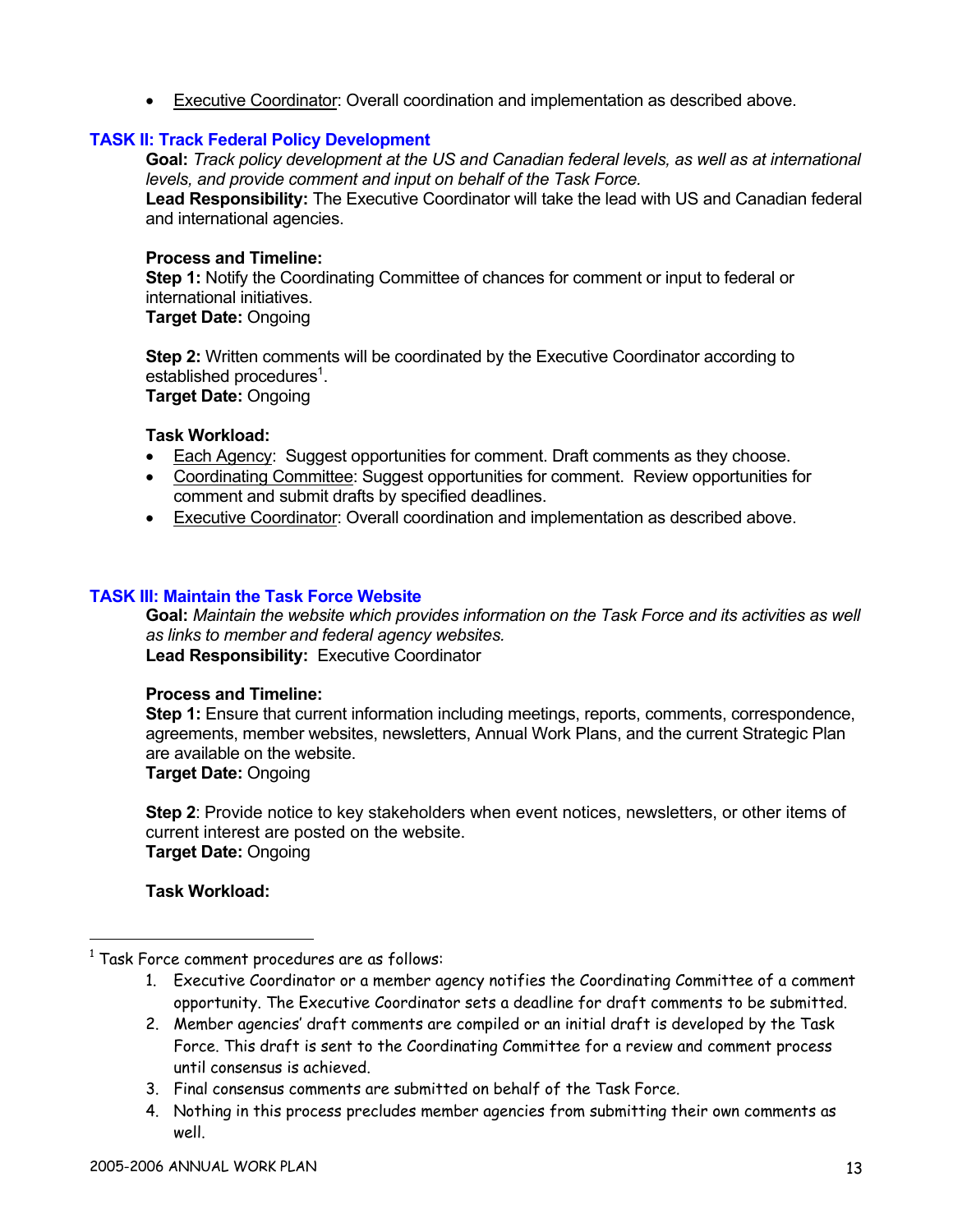- Each Agency: Use the web site as a resource for information on Task Force activities, reports, resolutions, and agreements.
- Coordinating Committee: Ensure that links for their agency sites are current on the Task Force website. Ensure that their agency website provides a link to the Task Force site.
- Executive Coordinator: Provide Task Force information in electronic format to the webmaster and periodically review the website for accuracy and currency. Provide notice of postings to stakeholders.

#### **TASK IV: Maintain the Legacy Awards Program**

**Goal**: *Create incentives to reduce the risks and the impacts of oil spills by maintaining the Legacy Awards program. Legacy Awards honor and publicize public and private sector initiatives that go beyond regulatory requirements to improve oil spill prevention, preparedness, and response.*

**Lead Responsibility:** Executive Coordinator

## **Process and Timeline:**

**Step 1:** Announce the Awards program and seek nominations two months prior to any deadline.

**Target Date:** February 2006

**Step 2:** The Coordinating Committee reviews nominations and makes award recommendations to the Task Force Members, who make final selections, not to exceed five. **Target Date:** June 2006

**Step 3:** Winners are notified. Press notices on the Awards program and the winners are released. The Legacy Awards are presented at the Annual Meeting. **Target Date:** July 2006

#### **Task Workload:**

- Each Agency: Task Force members review the Coordinating Committee's recommendations and makes final decisions on Legacy Award winners.
- Coordinating Committee: Review and discuss nominations as compiled by the Executive Coordinator, and make final recommendations to the Task Force Members. Provide additional research on nominees if necessary.
- Executive Coordinator: Overall coordination and implementation as described above.

#### **TASK V: Meet with US and Canadian Federal Agencies**

**Goal:** *The Coordinating Committee and/or the Executive Coordinator will meet annually with both US and Canadian federal oil spill regulatory agencies to identify and facilitate partnership opportunities on regional issues of common concern.* **Lead Responsibility:** Executive Coordinator

#### **Process and Timeline:**

**Step 1:** Arrange meetings in conjunction with the Coordinating Committee's quarterly meetings.

**Target Dates:** Fall 2005, Winter, and Spring 2006 Coordinating Committee meetings

- Coordinating Committee: Participate in discussions outlined above, follow-through as necessary.
- Executive Coordinator: Facilitate discussions and arrange for meetings with federal officials.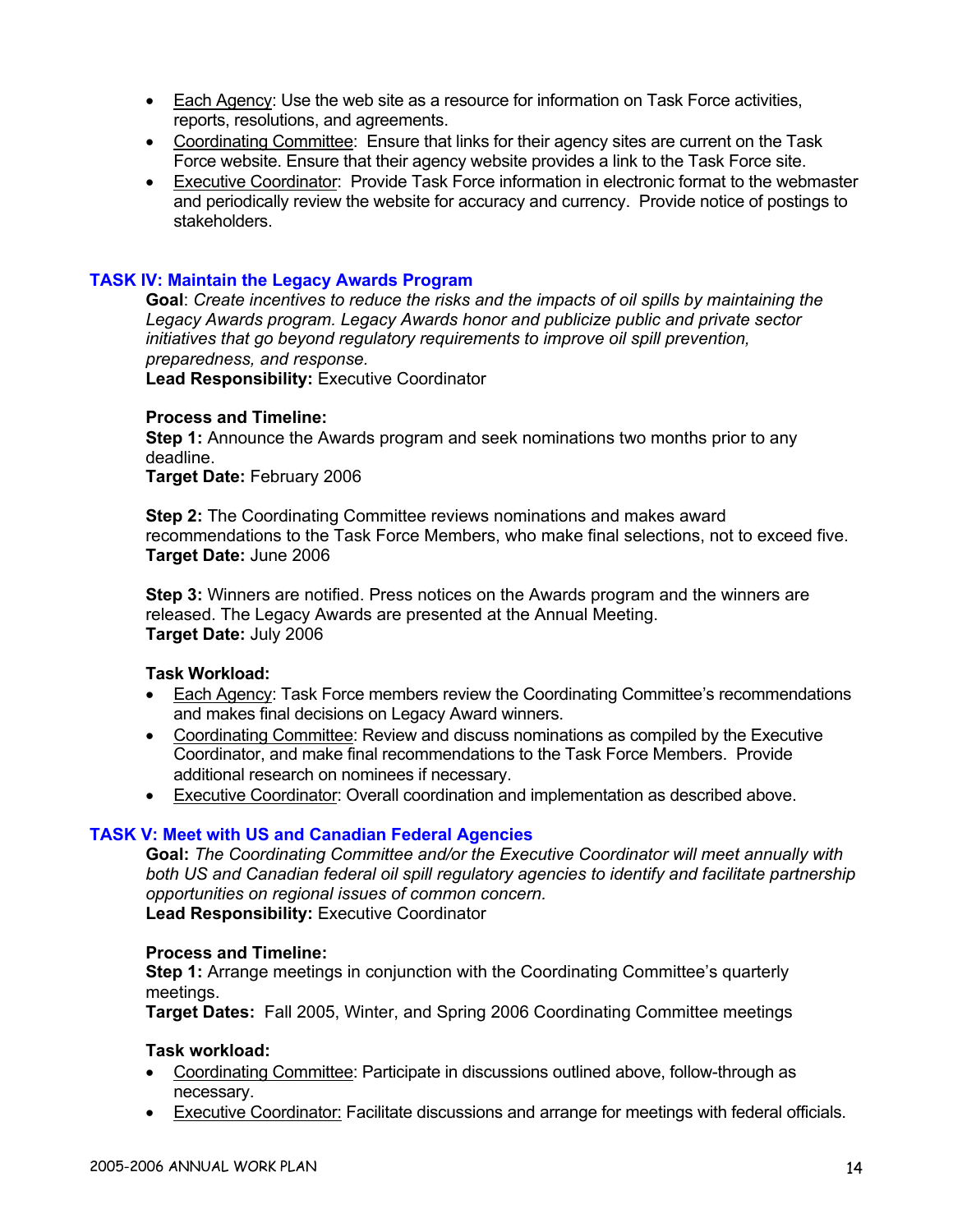## **TASK VI: Explore Expansion of Task Force Membership and Outreach**

**Goal:** *Develop a recommendation to the Task Force Members regarding expanding Task Force membership and information sharing to include additional oil spill regulatory agencies.* **Lead Responsibility:** Executive Coordinator

#### **Process and Timeline:**

Step 1: Identify the services and communication options provided by the Task Force. Consider possible membership or participation options, including appropriate financial contributions. Consider the costs and benefits to both new and current members. **Target Date:** Fall 2005 Coordinating Committee meeting

**Step 2:** Consider whether the existing Memorandum of Cooperation would require amendment to accommodate such options. **Target Date:** Winter 2006 Coordinating Committee meeting

**Step 3:** Survey other oil spill regulatory agencies to determine whether they would be interested in participating if these options were available. **Target Date**: Spring 2006 Coordinating Committee meeting

**Step 4:** Based on the response, develop a recommendation for the Task Force Members' consideration at their 2006 Annual Meeting.

**Target Date:** The 2006 Annual Meeting Executive Session

## **Task workload:**

- Coordinating Committee: Work with the EC to implement each task and provide feedback from their Task Force Member.
- Executive Coordinator: Generate discussion drafts and coordinate contacts with other states, provinces, and nations.
- Task Force Members: Provide feedback as ideas and policies are developed, and respond to the final Decision Document.

## B. INTERNAL COMMUNICATIONS

## **TASK I: Continuous Improvement of Communications between Member Agencies**

**Goal:** *Continue to improve communications between Task Force member agencies.* **Lead Responsibility:** The Executive Coordinator and the Coordinating Committee

#### **Process and Timeline:**

**Step 1:** Provide daily news summary to the Coordinating Committee in order to share information on key events in US, Canada, and world-wide that may affect Task Force member agencies or North American policy.

**Target Date:** Ongoing

**Step 2:** Exchange information on member agency initiatives and activities, including training opportunities. Encourage member agencies to share staff expertise. **Target Date:** Ongoing

**Step 3:** Maintain a Contact List of Task Force Members and Coordinating Committee members. Points of Contact from each agency for the Topics of Concern noted above will be identified in this Annual Work Plan.

**Target Date:** Update as needed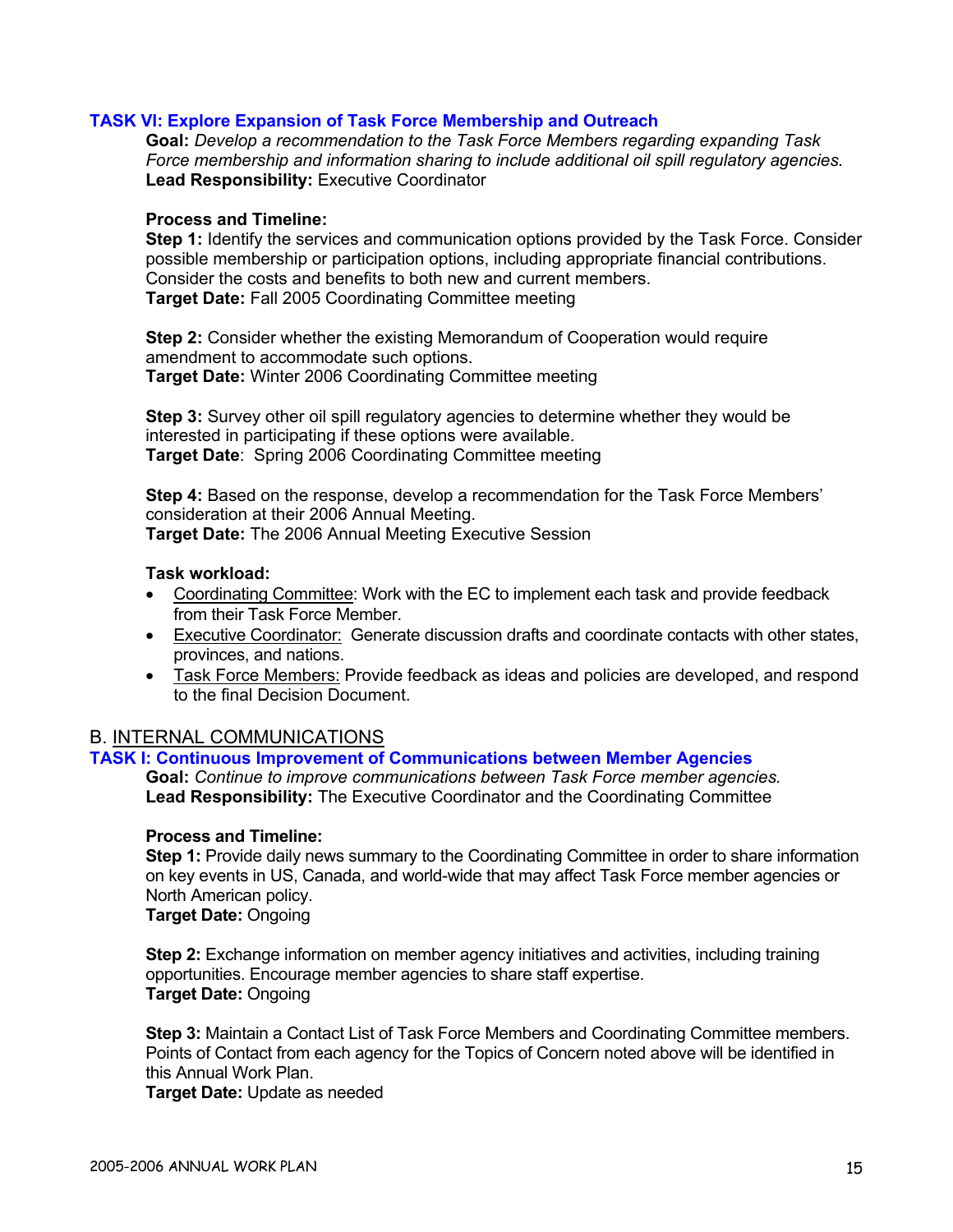**Step 4:** Produce a Midterm Status Report to Task Force Members on the progress of Strategic Plan projects and other current activities. **Target Date:** January 2005

**Step 5:** Use methods of electronic communication such as phone, email, or video-conferencing to supplement or replace travel to meetings. **Target Date:** Ongoing, as resources allow

**Step 6:** Maintain a contact list for key stakeholders. Periodically circulate the list for Coordinating Committee review.

**Target Date:** Ongoing maintenance; list circulated at least annually

**Step 7:** The Coordinating Committee will meet for purposes of information exchange and Task Force administration, rotating meeting locations among member jurisdictions.

## **Target Dates and Locations:**

- $\circ$  Summer 2005: July 28; Alaska
- o Fall 2005: October 12-13; Portland, Oregon
- o Winter 2006: January 11-12; Honolulu, Hawaii
- o Spring 2006: April 12-13; Bay Area, California

**Step 8:** The Task Force Members will evaluate membership expansion proposals in response to any request to do so by any current Member.

# **Target Date:** As needed

#### **Task Workload:**

- Each Agency: Share staff expertise and support Coordinating Committee member's involvement.
- Coordinating Committee: Facilitate ongoing information exchange among member agencies; review and update the Contact List and Staff Directory as requested. Encourage the exchange of staff among agencies. Participate in Coordinating Committee meetings. Interpret the work of the Task Force to their program staff and interpret their program staff needs to the Task Force as appropriate. Member agency spill program staff should communicate regional or US/Canadian Transboundary information of concern through their Coordinating Committee member.
- Executive Coordinator: Overall coordination and implementation as described above.

## C. PLANNING

#### **TASK I: Develop the 2006-2007 Annual Work Plan**

**Goal:** *Develop the 2006-2007 Annual Work Plan pursuant to the mission, goals, objectives, and tasks outlined in the 2004-2009 Strategic Plan* **Lead Responsibility:** The Executive Coordinator

#### **Process and Timeline:**

**Step 1:** The Executive Coordinator will provide the Coordinating Committee with an outline of possible tasks to be addressed under each objective from the Strategic Plan. These tasks may include ongoing tasks, tasks necessary to follow-up and implement projects from the prior year, and new tasks, either as identified in the 2004-2009 Strategic Plan or as have come to our attention as a result of spill incidents or other circumstances. The Executive Coordinator will facilitate discussion by the Coordinating Committee regarding these options towards an initial consensus on what they wish to accomplish for the coming year.

**Target Date:** Spring 2006 Quarterly Meeting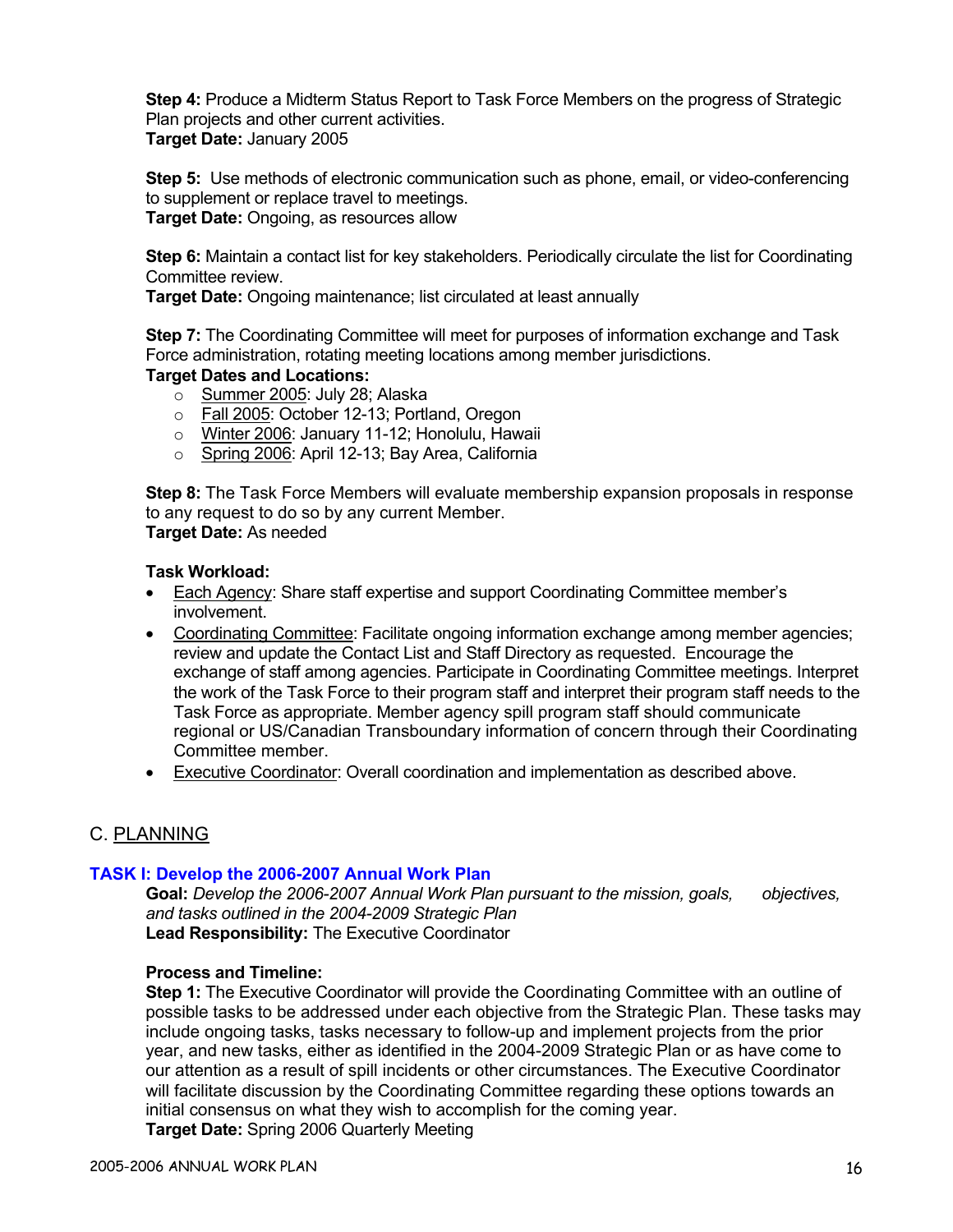**Step 2:** That consensus will then be provided to them in the standard Annual Work Plan (AWP) format for their review and comment. That format will include an outline of the work expectations of each member agency and the Executive Coordinator, as well as a draft timeline that provides an overview of how these tasks will be accomplished during the workyear.

**Target Date**: May 2006

**Step 3**: Once the Coordinating Committee is comfortable with a draft AWP, the Executive Coordinator will ask them to review it with their Task Force Members in order to seek their preliminary review and input. The Executive Coordinator will also work with the Coordinating Committee to identify Points of Contact within their agencies for each project or Topic of Concern.

**Target Date**: June 2006

**Step 4**: The final draft AWP will then be reviewed at the briefing session prior to the Annual Meeting, and any necessary changes made prior to formal adoption at the meeting. The Executive Coordinator will review and present the AWP at the Annual Meeting and provide a signature sheet for the Members.

**Target Date:** 2006 Annual Meeting

**Step 5**: The Executive Coordinator will post the final AWP on the Task Force web site, and send copies with the Annual Report to the Governors and the Premier. **Target Date:** August 2006

- Each Agency: Participate in discussions and reviews of iterative drafts, providing feedback and guidance.
- Coordinating Committee: Provide leadership within their agencies to gather feedback and comments, and ensure that their Task Force Members' views and comments are communicated.
- Executive Coordinator: Overall coordination and implementation.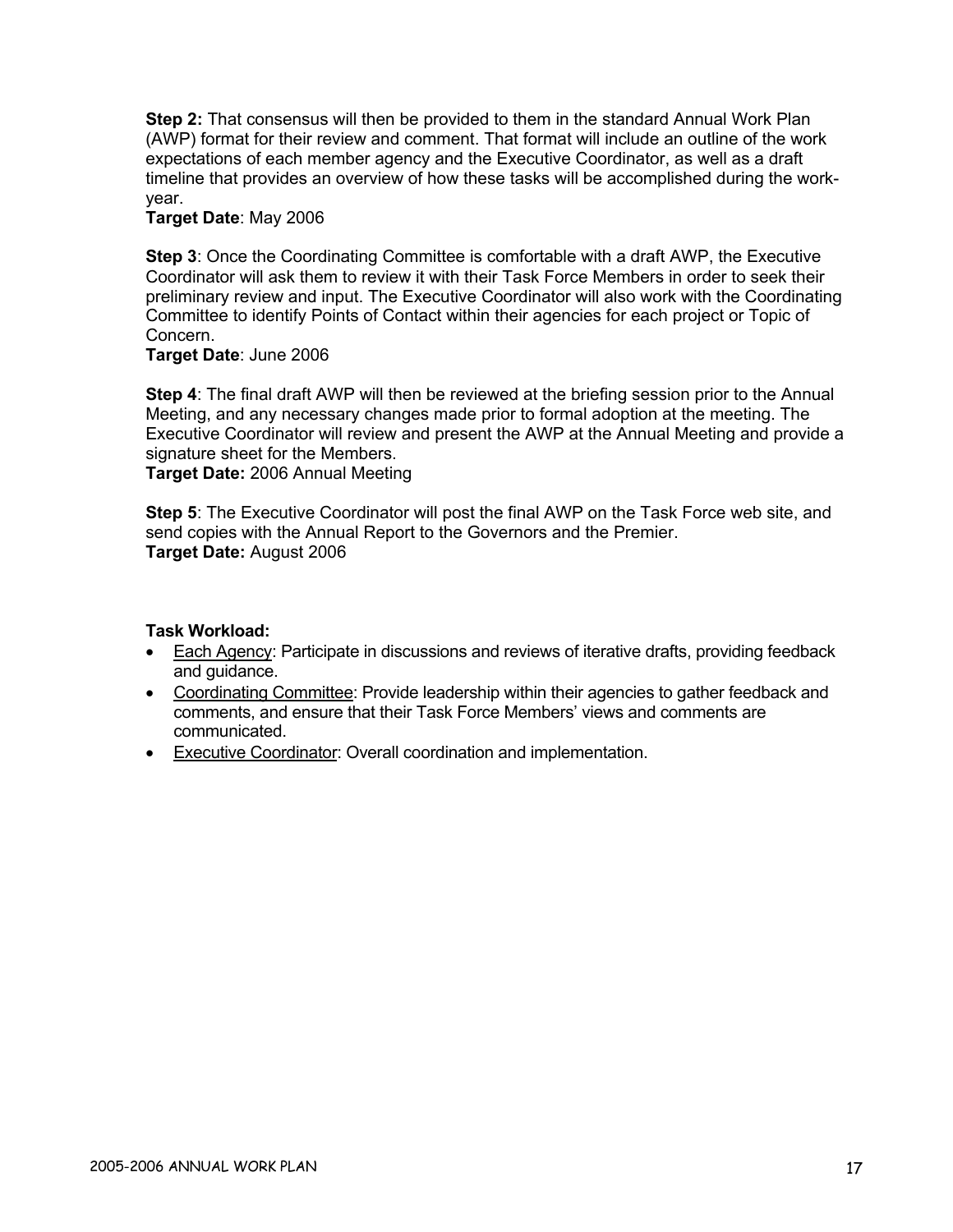# **ATTACHMENT A**

## **LONG TERM VISION STATEMENT**

No Spilled Oil

## *MISSION STATEMENT*

The mission of the Oil Spill Task Force is to strengthen state and Provincial abilities to prevent, prepare for, and respond to oil spills.

## **ONGOING GOALS**

To prevent both large oil spills that cause catastrophic impacts in the waters of our member jurisdictions and the cumulative impacts of chronic small spills;

To coordinate communication, policy development, response capabilities, prevention and preparedness initiatives, and education in order to maximize efficiency of effort; to learn from one another and share ideas and "products";

To clarify the roles and responsibilities of state, provincial, and federal agencies in order to reduce regulatory gaps, overlaps, and conflicts;

To advocate in national and international arenas on selected issues of common concern, earning respect through credibility, clarity of purpose, and collaboration;

To work cooperatively with federal agencies, vessel and facility operators, the oil industry, response contractors, public interest groups, and all concerned citizens to create opportunities for political and technological breakthroughs by serving as a catalyst for progressive change;

To educate the public on the impacts of oil spills and issues relating to spill prevention, preparedness, response, and restoration; and

To serve as a model of regional cooperation and coordination.

#### **OBJECTIVES**

**Spill Prevention:** To prevent oil spills from vessels, pipelines, facilities, vehicles, and railroads through development and implementation of regulatory and public/private partnerships.

**Spill Preparedness and Response:** To enhance oil spill preparedness and response capabilities in us and Canadian pacific coastal areas.

**Communications:** To continuously improve communications within the task force as well as with key stakeholders and the general public, and to maintain a high level of public and stakeholder involvement in task force activities.

## **ATTACHMENT B KEY TASK FORCE PERSONNEL**

#### **Task Force Members:**

- Kurt Fredriksson (2004-2005)
	- Commissioner, Alaska Department of Environmental Conservation
- Laurence Lau (2003-2005)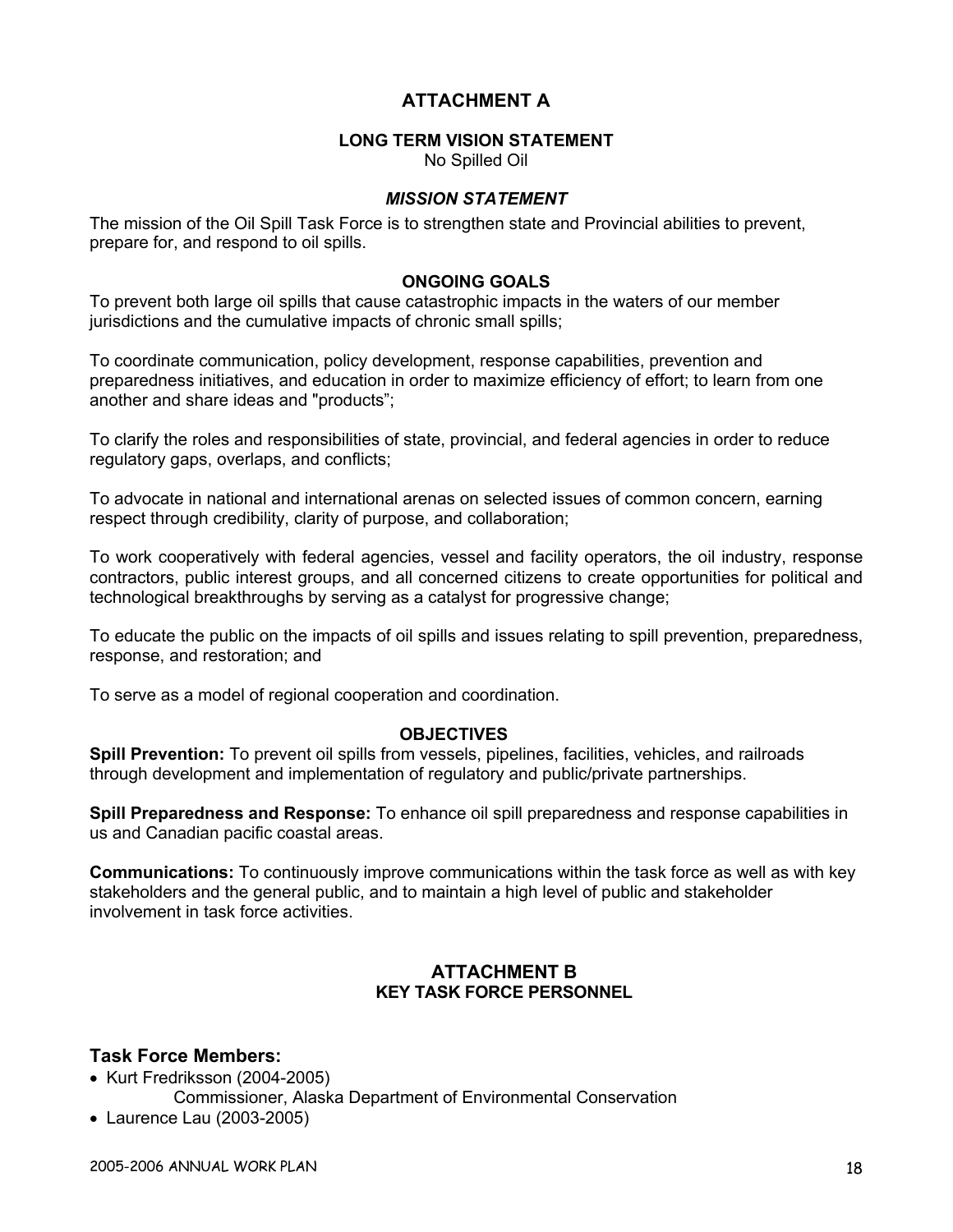Hawaii Deputy Director for Environmental Health

- Jay Manning (2005)
	- Director, Washington Department of Ecology
- Carl Moore (2003-2005) Administrator, Office of Spill Prevention and Response, California Department of Fish and Game
- Paul Slyman (2001 2005) Deputy Director, Oregon Department of Environmental Quality
- Chris Trumpy (2005) Deputy Minister, British Columbia Ministry of Environment

# **Coordinating Committee Members:**

- Lisa Curtis (2005)
	- Office of Spill Prevention and Response, California Department of Fish and Game
- Larry Dietrick (1999 -2005) Alaska Department of Environmental Conservation
- Curtis Martin (2001-2005) Office of Hazard Evaluation and Emergency Response
- Jon Neel (1989-1998, 2005) Washington Department of Ecology
- Stafford Reid (1992-1999, 2004-2005) British Columbia Ministry of Environment
- Mike Zollitsch (1997-2005) Oregon Department of Environmental Quality

# **Executive Coordinator:**

- Jean Cameron (1993-2005)
	- Pacific States/British Columbia Oil Spill Task Force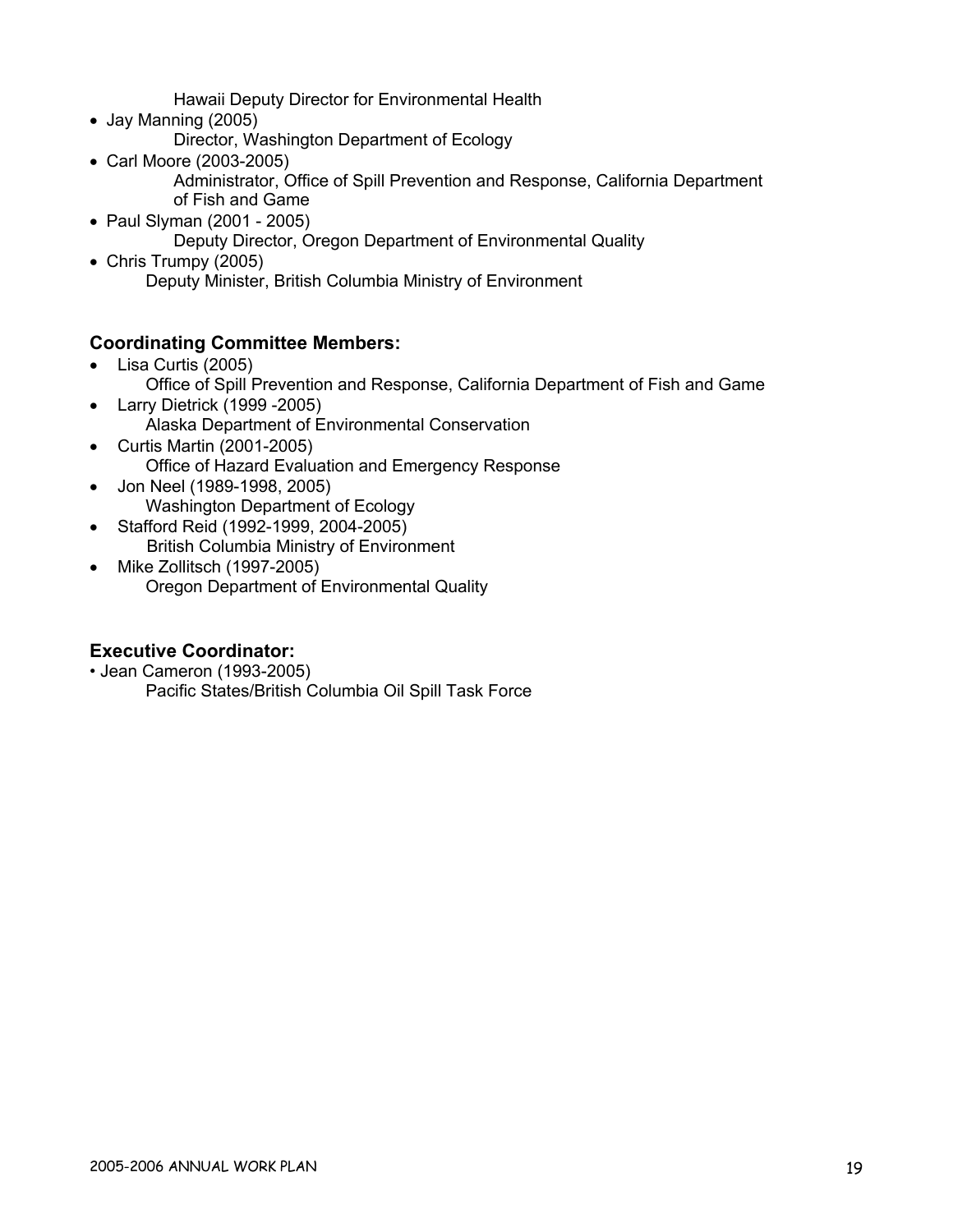## **Attachment C Task Force Member Agency Points of Contact For 2005 - 2006 Annual Workplan Projects**

# **I. A. Spill Prevention Projects**

| <b>PROJECT</b>                                              | <b>ALASKA</b>                                                                | BC.                                                                       | <b>WASHINGTON</b>                                         | <b>OREGON</b>                                                             | <b>CALIFORNIA</b>                                                                                                           | <b>HAWAII</b>                                                                                                                                 |
|-------------------------------------------------------------|------------------------------------------------------------------------------|---------------------------------------------------------------------------|-----------------------------------------------------------|---------------------------------------------------------------------------|-----------------------------------------------------------------------------------------------------------------------------|-----------------------------------------------------------------------------------------------------------------------------------------------|
| <b>Database</b>                                             | Camille Stephens<br>907-465-5242<br>Camile Stephens@<br>dec.state.ak.us      | <b>Stafford Reid</b><br>250-952-4869<br>Stafford.Reid@<br>gems9.gov.bc.ca | Jack Barfield<br>360-407-7483<br>jacb461@ecy.wa.gov       | Mary Lou Perry<br>503-229-5731<br>perry.mary.lou@deq.<br>state.or.us      | Christell Spinelli<br>916-324 9797<br>cspinelli@ospr.dfg.ca.<br>gov<br>Spencer Ung<br>916-323-1487<br>sung@ospr.dfg.ca. gov | <b>Curtis Martin</b><br>808-586-4249<br>cmartin@eha.health.<br>state.hi.us<br>Marsha Graf<br>808-586-4249<br>mgraf@eha.health.state.h<br>i.us |
| <b>Oil Spills from</b><br><b>Pipelines</b>                  | <b>Bill Hutmacher</b><br>907-269-3054<br>Bill Huntmacher@<br>dec.state.ak.us | Stafford Reid (see<br>above)                                              | Rebecca Post<br>360-407-7114<br>repo461@ecy.wa.gov        | Mike Zollitsch<br>503-229-6931<br>ZOLLITSCH.Michael.J@<br>deq.state.or.us | Christell Spinelli<br>(See above)                                                                                           | <b>Curtis Martin</b><br>(see above)                                                                                                           |
| Recommende<br>d Best<br><b>Industry</b><br><b>Practices</b> | <b>Bill Hutmacher (see</b><br>above)                                         | Stafford Reid<br>(see above)                                              | Laura Stratton<br>360-407-7485<br>Istr461@ecy.wa.gov      | Mike Zollitsch (see<br>above                                              | <b>Bud Leland</b><br>916-323-4649<br>bleland@ospr.dfg.ca.gov                                                                | <b>Curtis Martin</b><br>(see above)                                                                                                           |
| <b>POSPET</b>                                               | Leslie Pearson<br>907-269-7543<br>Leslie Pearson@<br>dec.state.ak.us         | Stafford Reid (see<br>above)                                              | Mary-Ellen Voss<br>360-407-7211<br>mevo461@ecy.wa.go<br>⊻ | Jack Wylie<br>503-229-5716<br>wylie.john@deq.state.<br>or.us              | <b>Robert Hughes</b><br>916-323-6286<br>rhughes@ospr.dfg.ca.<br>gov                                                         | <b>Curtis Martin</b><br>(see above)                                                                                                           |
| <b>Monitor TAPS</b><br>and Vessel<br>Info Exchange          | <b>Bill Hutmacher</b><br>(see above)                                         | Stafford Reid (see<br>above)                                              | Laura Stratton<br>(see above)                             | Mike Zollitsch<br>(see above)                                             | Ted Mar<br>916-323-6281<br>tmar@ospr.dfq.ca.gov                                                                             | <b>Curtis Martin</b><br>(see above)                                                                                                           |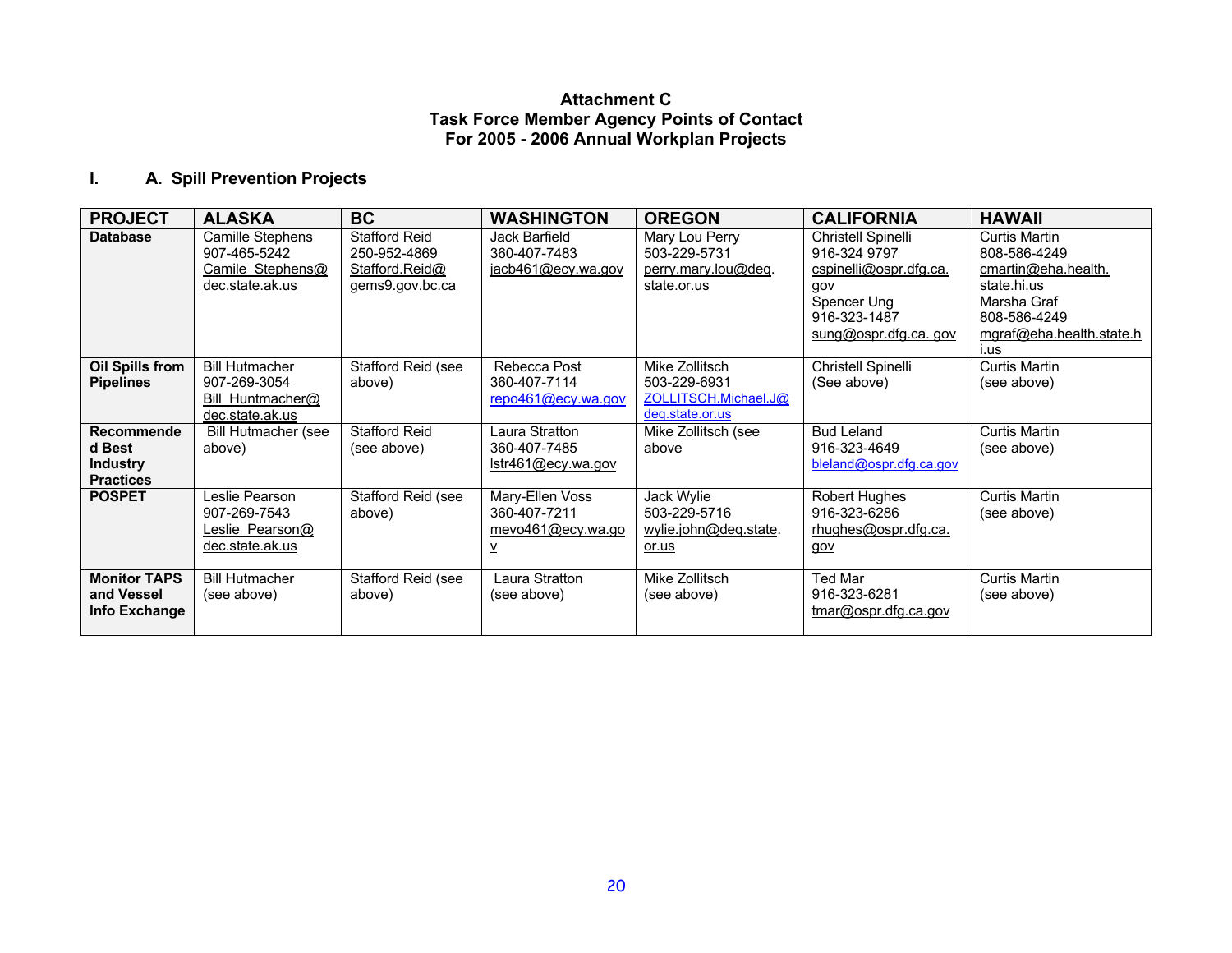# **I. B. Spill Prevention Topics of Concern**

| <b>TOPIC</b>                                                    | <b>ALASKA</b>                                                          | <b>BC</b>                           | <b>WASHINGTON</b>                                               | <b>OREGON</b>                                                                                                    | <b>CALIFORNIA</b>                                                                                                | <b>HAWAII</b>                       |
|-----------------------------------------------------------------|------------------------------------------------------------------------|-------------------------------------|-----------------------------------------------------------------|------------------------------------------------------------------------------------------------------------------|------------------------------------------------------------------------------------------------------------------|-------------------------------------|
| <b>Cruise Ships</b>                                             | Denise Koch<br>$(907)$ 465 - 5272<br>denise koch@dec.<br>state.ak.us   | <b>Stafford Reid</b><br>(see above) | Norm Davis<br>206-389-2438<br>ndav461@ecy.wa.go<br>$\mathsf{V}$ | Mike Zollitsch<br>(see above)                                                                                    | Jack Geck<br>916-323-4664<br>jgeck@ospr.dfg.ca.gov                                                               | <b>Curtis Martin</b><br>(see above) |
| <b>Oil Spill</b><br><b>Prevention R&amp;D</b>                   | Sam Saengsudham<br>907-269-3078<br>Sam Saengsudham<br>@dec.state.ak.us | <b>Stafford Reid</b><br>(see above) | Jon Neel<br>(360)407-6905<br>$\text{inee}461@$ ecy.wa.gov       | Mike Zollitsch<br>(see above)                                                                                    | Yvonne Addassi<br>916-324-7626<br>yaddassi@ospr.dfg.ca.gov<br>Jack Geck<br>916-323-4664<br>jgeck@ospr.dfg.ca.gov | <b>Curtis Martin</b><br>(see above) |
| <b>Offshore</b><br>Lightering                                   | Leslie Pearson<br>(see above)                                          | <b>Stafford Reid</b><br>(see above) | Laura Stratton<br>(see above)                                   | Mike Zollitsch<br>(see above)                                                                                    | Bud Leland (see above)                                                                                           | <b>Curtis Martin</b><br>(see above) |
| <b>Sunken Vessel</b><br><b>Spill Risks</b>                      | Leslie Pearson<br>(see above)                                          | <b>Stafford Reid</b><br>(see above) | Jon Neel<br>(see above)                                         | Mike Zollitsch<br>(see above)                                                                                    | Bud Leland (see above)                                                                                           | Curtis Martin<br>(see above)        |
| <b>Waste Oil</b><br><b>Dumping</b>                              | Leslie Pearson<br>(see above)                                          | <b>Stafford Reid</b><br>(see above) | John Thornton<br>503-229-6800<br>joth461@ecy.wa.gov             | Mike Zollitsch<br>(see above)                                                                                    | Ted Mar (see above)                                                                                              | <b>Curtis Martin</b><br>(see above) |
| <b>Oil Transfer</b><br><b>Regulations</b>                       | <b>Bill Hutmacher (see</b><br>above)                                   | <b>Stafford Reid</b><br>(see above  | Linda Pilkey-Jarvis<br>360-407-7447<br>jpil461@ecy.wa.gov       | Mike Zollitsch (see<br>above)<br>Ed Wilson.<br>Alternate<br>503-229-5373<br>wilson.edmund $@$<br>deg.state.or.us | Joy Lavin-Jones<br>916-327-0910<br>Jlavinj@ospr.dfg.ca.gov                                                       | <b>Curtis Martin</b><br>(see above) |
| <b>State actions re:</b><br>spills from<br>trucks               | Leslie Pearson<br>(see above)                                          | <b>Stafford Reid</b><br>(see above  | Linda Pilkey-Jarvis<br>(see above)                              | Mike Zollitsch<br>(see above)                                                                                    | Bud Leland (see above)                                                                                           | <b>Curtis Martin</b><br>(see above) |
| <b>Salvage</b><br><b>Capabilities and</b><br><b>Regulations</b> | Leslie Pearson<br>(see above)                                          | <b>Stafford Reid</b><br>(see above) | Lori Crews<br>360-407-7538<br>locr461@ecy.wa.gov                | Mike Zollitsch (see<br>above)                                                                                    | Bud Leland (see above)                                                                                           | <b>Curtis Martin</b><br>(see above) |
| <b>LNG</b>                                                      | <b>Bill Hutmacher</b><br>(see above)                                   | <b>Stafford Reid</b><br>(see above) | Laura Stratton<br>(see above)                                   | Mike Zollitsch (see<br>above)                                                                                    | Jack Geck (see above)                                                                                            | <b>Curtis Martin</b><br>(see above) |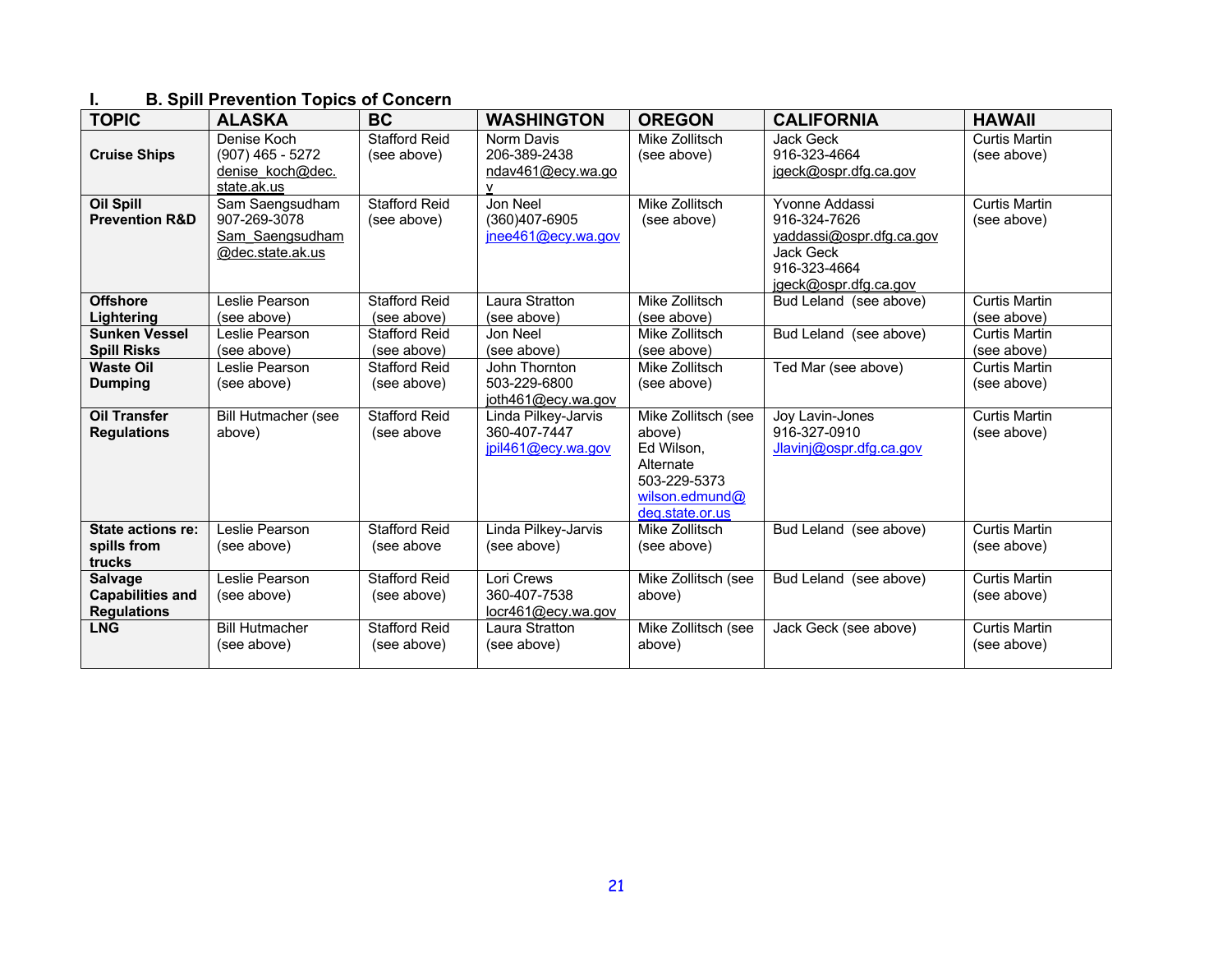## **I. B. Spill Prevention Topics of Concern, continued:**

| <b>TOPIC</b>                             | <b>ALASKA</b>                                                               | <b>BC</b>                           | <b>WASHINGTON</b>                             | <b>OREGON</b>                                                                             | <b>CALIFORNIA</b>                                      | <b>HAWAII</b>                |
|------------------------------------------|-----------------------------------------------------------------------------|-------------------------------------|-----------------------------------------------|-------------------------------------------------------------------------------------------|--------------------------------------------------------|------------------------------|
| <b>US Oceans Plan</b>                    | <b>Larry Dietrick</b><br>907-465-5255<br>Larry Dietrick@de<br>c.state.ak.us | <b>Stafford Reid</b><br>(see above) | Ron Shultz<br>360-407-6762<br>rhsu@ecy.wa.gov | Robert Bailey, OR<br>Ocean Policy<br><b>Advisory Council:</b><br>503-373-0050,<br>ext.281 | Lisa Curtis<br>916-324-9816<br>Lcurtis@ospr.dfg.ca.gov | Curtis Martin<br>(see above) |
| <b>Tug Escort</b><br><b>Requirements</b> | <b>Bill Hutmacher</b><br>(see above)                                        | <b>Stafford Reid</b><br>(see above) | Jon Neel<br>(see above)                       | N/A                                                                                       | Bud Leland (see above)                                 | Curtis Martin<br>(see above) |

# **II. A. Spill Preparedness and Response Projects**

| <b>TASK</b>                                                            | <b>ALASKA</b>                                                                                               | <b>BC</b>                           | <b>WASHINGTON</b>                  | <b>OREGON</b>                 | <b>CALIFORNIA</b>                | <b>HAWAII</b>                |
|------------------------------------------------------------------------|-------------------------------------------------------------------------------------------------------------|-------------------------------------|------------------------------------|-------------------------------|----------------------------------|------------------------------|
| Contingency<br><b>Plans for Non-</b><br><b>Tank Vessels</b>            | <b>Betty Schorr</b><br>907-271-4389<br>Betty Schorr<br>@dec.state.ak.us                                     | N/A                                 | Elin Storey<br>(see above)         | Mike Zollitsch<br>(see above) | <b>Ted Mar</b><br>(see above)    | Curtis Martin<br>(see above) |
| Roundtable on<br><b>Expanding</b><br><b>Response</b><br><b>Options</b> | Leslie Pearson<br>(see above)                                                                               | <b>Stafford Reid</b><br>(see above) | Linda Pilkey-Jarvis<br>(see above) | Mike Zollitsch<br>(see above) | <b>Bud Leland</b><br>(see above) | Curtis Martin<br>(see above) |
| <b>Monitor Places of</b><br><b>Refuge Annex</b><br>Implementation      | Leslie Pearson<br>(see above)<br>John Bauer.<br>Alternate<br>907-269-7522<br>john bauer@dec.s<br>tate.ak.us | <b>Stafford Reid</b><br>(see above) | Linda Pilkey-Jarvis<br>(see above) | Mike Zollitsch<br>(see above) | <b>Bud Leland</b><br>(see above) | Curtis Martin<br>(see above) |
| <b>Maintain IVRP</b>                                                   | <b>Betty Schorr</b><br>(see above)                                                                          | N/A                                 | Linda Pilkey-Jarvis<br>(see above) | Ed Wilson<br>(see above)      | Jack Geck<br>(see above)         | Curtis Martin<br>(see above) |
| <b>Maintain OILS-</b><br>911                                           | N/A                                                                                                         | <b>Stafford Reid</b><br>(see above) | Mary-Ellen Voss<br>(see above)     | Mike Zollitsch<br>(see above) | Lisa Curtis<br>(see above)       | Curtis Martin<br>(see above) |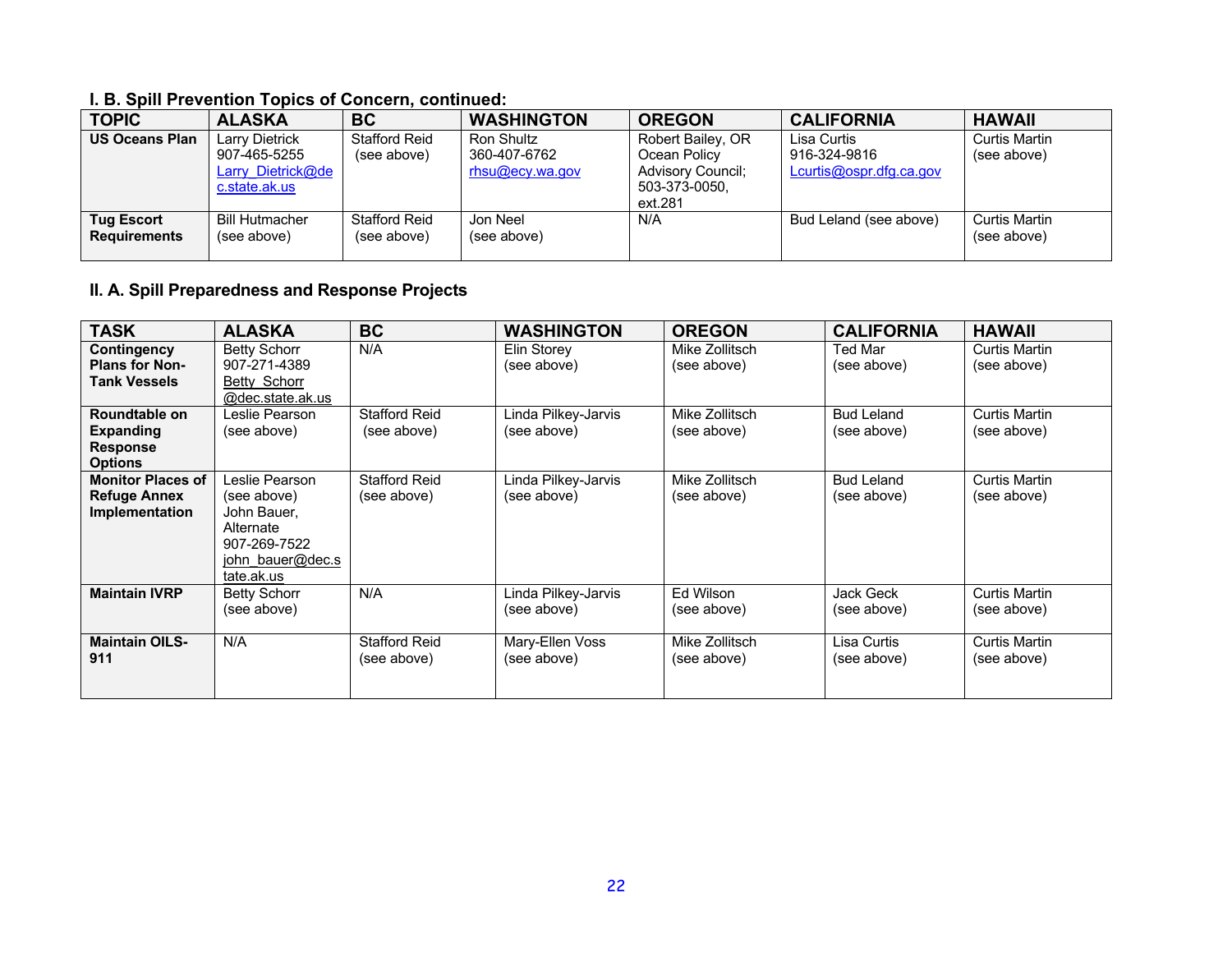# **II. B. Spill Preparedness and Response Topics of Concern**

| <b>TOPIC</b>                  | <b>ALASKA</b>         | <b>BC</b>                 | <b>WASHINGTON</b>   | <b>OREGON</b>            | <b>CALIFORNIA</b>        | <b>HAWAII</b>        |
|-------------------------------|-----------------------|---------------------------|---------------------|--------------------------|--------------------------|----------------------|
| <b>Drill Programs</b>         | <b>Betty Schorr</b>   | <b>Stafford Reid (see</b> | Elin Storey         | Ed Wilson                | <b>Bud Leland</b>        | Curtis Martin        |
|                               | (see above)           | above)                    | (see above)         | (see above)              | (see above)              | (see above)          |
|                               |                       |                           |                     |                          |                          |                      |
| <b>Financial</b>              | Craig Wilson          | Stafford Reid (see        | <b>Jeff Fishel</b>  | Mike Zollitsch           | <b>Steve Sawyer</b>      | Curtis Martin        |
| <b>Responsibility</b>         | 907-465-5204          | above)                    | 360-407-7504        | (see above)              | 916-324-9812             | (see above)          |
| requirements                  | Criag Wilson@         |                           | jfis461@ecy.wa.gov  |                          | ssawyer@ospr.            |                      |
|                               | dec.state.ak.us       |                           |                     |                          | dfg.ca.gov               |                      |
| <b>Oil Spill Liability</b>    | Peggy Bray            | N/A                       | Ron Shultz          |                          | Donna Duke               | <b>Curtis Martin</b> |
| <b>Trust Fund (US)</b>        | 907-465-5270          |                           | 360-407-6762        |                          | 916-323-4734             | (see above)          |
|                               | Peggy Bray@dec.       |                           | rhsu@ecy.wa.gov     |                          | Dduke@ospr.dfg.ca.gov    |                      |
|                               | state.ak.us           |                           |                     |                          |                          |                      |
| <b>Spill Response R&amp;D</b> | Leslie Pearson        | Stafford Reid (see        | Elin Storey         | Jack Wylie/ Mary         | Yvonne Addassi (see      | <b>Curtis Martin</b> |
|                               | (see above)           | above)                    | (see above)         | Lou Perry<br>(see above) | above)                   | (see above)          |
| <b>Status Reports on C-</b>   | <b>Bill Hutmacher</b> |                           | Linda Pilkey-Jarvis | Mike Zollitsch           | Ted Mar (see above)      | <b>Curtis Martin</b> |
| <b>Plan Elements</b>          | (see above)           | N/A                       | (see above)         | (see above)              |                          | (see above)          |
| <b>OSRO</b> mergers,          | <b>Bill Hutmacher</b> |                           | Linda Pilkey-Jarvis | Mike Zollitsch           | Chris Klumpp             | <b>Curtis Martin</b> |
| certifications, mutual        | (see above)           | N/A                       | (see above)         | (see above)              | 916-322-1195             | (see above)          |
| aid, and response             |                       |                           |                     |                          | CKlumpp@ospr.dfg.        |                      |
| capabilities                  |                       |                           |                     |                          | ca.gov                   |                      |
| <b>NRDA</b>                   | Leslie Pearson        | Stafford Reid (see        | Dick Logan          | Mike Zollitsch           | Julie Yamamoto           | <b>Curtis Martin</b> |
|                               | (see above)           | above)                    | 360-407-6971        | (see above)              | 916-327-3196             | (see above)          |
|                               |                       |                           | dlog461@ecy.wa.gov  |                          | jyamamot@ospr.           |                      |
|                               |                       |                           |                     |                          | dfg.ca.gov               |                      |
| <b>Applied Response</b>       | Leslie Pearson        | Stafford Reid (see        | Rebecca Post        | Jack Wylie/ Mary         | Yvonne Addassi (see      | <b>Curtis Martin</b> |
| <b>Technologies</b>           | (see above)           | above)                    | 360-407-7114        | Lou Perry                | above)                   | (see above)          |
|                               |                       |                           | repo461@ecy.wa.go   | (see above)              |                          |                      |
|                               |                       |                           |                     |                          |                          |                      |
| <b>Coordinated Oiled</b>      | Leslie Pearson        | Stafford Reid (see        | Dick Logan          | Rose Owens               | Dr. Mike Ziccardi, Oiled | <b>Curtis Martin</b> |
| <b>Wildlife Care</b>          | (see above)           | above)                    | (see above)         | ODF&W                    | Wildlife Care Network    | (see above)          |
|                               |                       |                           |                     | (503) 947-6085           | 530-752-4167             |                      |
|                               |                       |                           |                     | Rose.Owens@              | mhziccardi@ucdavis.edu   |                      |
|                               |                       |                           |                     | state.or.us              |                          |                      |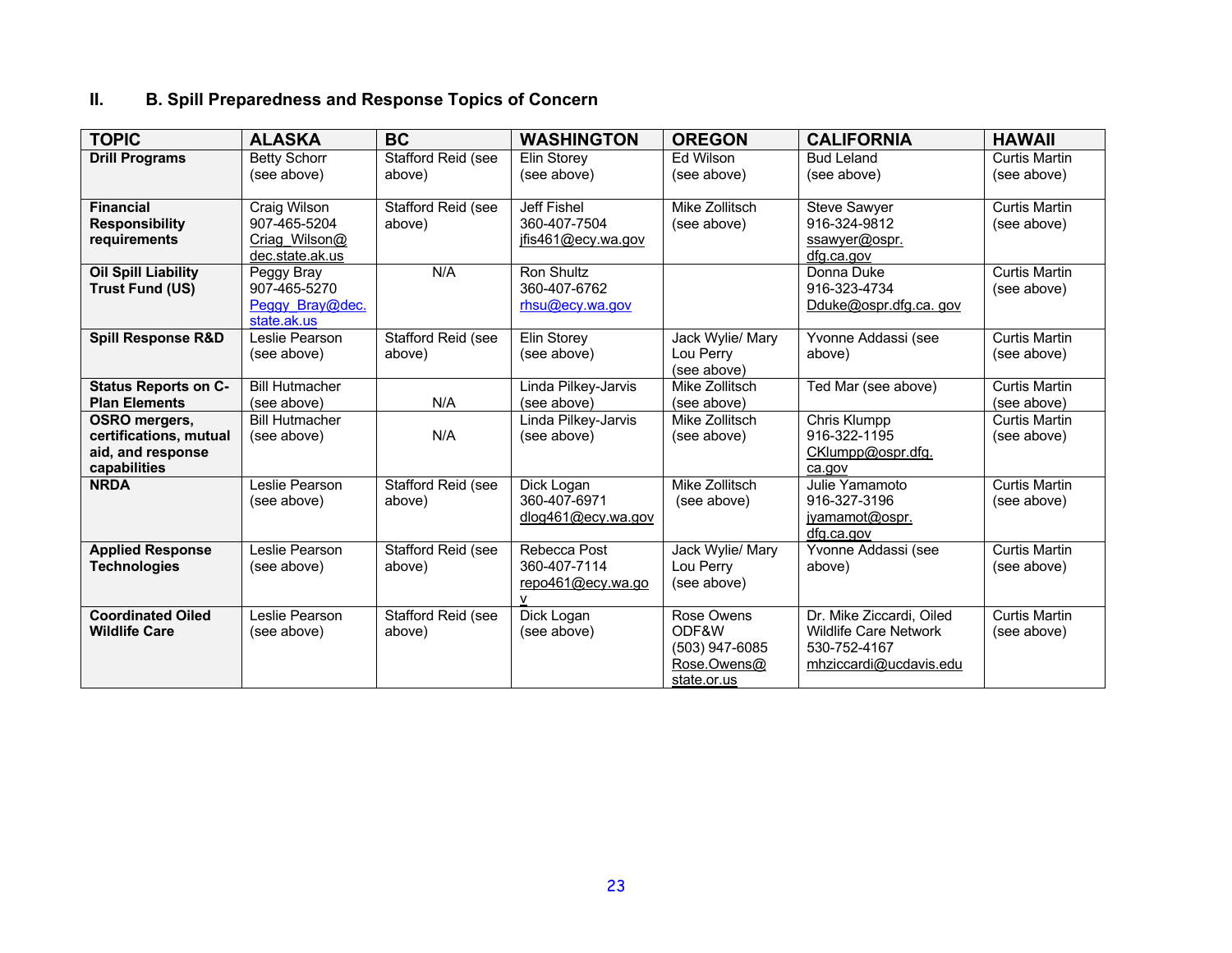## **ATTACHMENT D 2005 - 2006 WORKPLAN TIMELINE & GLOSSARY**

| <u> Work Product</u>                                                                                                                                                                                                                                                                                                                                                                                                                                                                                                                                                                                                                                            | <b>Primary Responsibility</b>                                                                                                                                                                                                                                                                           |
|-----------------------------------------------------------------------------------------------------------------------------------------------------------------------------------------------------------------------------------------------------------------------------------------------------------------------------------------------------------------------------------------------------------------------------------------------------------------------------------------------------------------------------------------------------------------------------------------------------------------------------------------------------------------|---------------------------------------------------------------------------------------------------------------------------------------------------------------------------------------------------------------------------------------------------------------------------------------------------------|
| <b>BY FALL 2005:</b>                                                                                                                                                                                                                                                                                                                                                                                                                                                                                                                                                                                                                                            |                                                                                                                                                                                                                                                                                                         |
| • Review/discuss 1999 Pipeline Report<br>Submit BIPs to Canadian authorities/organizations<br>$\bullet$<br>• Convene POSPET meeting<br>Petition USCG re: Non-tank vessel COFRS<br>$\bullet$<br>Identify Roundtable topics/speakers<br>$\bullet$<br>Request that USCG consider state NTV regulations<br>$\bullet$<br>Discuss options for membership expansion<br>$\bullet$                                                                                                                                                                                                                                                                                       | EC & Coordinating Committee<br>EC & WDOE<br>EC & POSPET Chair<br>EC & Coordinating Committee<br>EC & Coordinating Committee<br>EC & Coordinating Committee<br>EC & Coordinating Committee                                                                                                               |
| BY WINTER 2006:                                                                                                                                                                                                                                                                                                                                                                                                                                                                                                                                                                                                                                                 |                                                                                                                                                                                                                                                                                                         |
| • Work with AWO & CMC to endorse tug BIPS<br>• Work with CN authorities to endorse vessel BIPS<br>Midterm report to Task Force Members<br>$\bullet$<br>Petition USCG to raise COFR & LOL limits for NTVs<br>$\bullet$<br>Request 2006 Legacy Award nominations<br>$\bullet$<br>Consider impacts of membership expansion on MOC<br>$\bullet$                                                                                                                                                                                                                                                                                                                     | EC & WDOE<br>EC & BC ME<br>EC<br><b>EC &amp; Coordinating Committee</b><br>EC<br>EC & Coordinating Committee                                                                                                                                                                                            |
| BY SPRING 2006:                                                                                                                                                                                                                                                                                                                                                                                                                                                                                                                                                                                                                                                 |                                                                                                                                                                                                                                                                                                         |
| • Convene Roundtable on Expanding Response Options<br>• Convene POSPET meeting<br>Report on Response Roundtable<br>$\bullet$<br><b>Review Legacy Award nominations</b><br>$\bullet$<br>Review/discuss Annual Work Plan concepts<br>$\bullet$<br><b>Plan Annual Meeting Program</b><br>$\bullet$<br>• Survey other oil spill agencies re: membership<br>BY SUMMER 2006:                                                                                                                                                                                                                                                                                          | EC & Coordinating Committee<br>EC & POSPET Chair<br>EC<br>EC & Coordinating Committee<br>EC & Coordinating Committee<br>EC & Coordinating Committee<br>EC & Coordinating Committee                                                                                                                      |
| Report on federal & jurisdictional pipeline regulations,<br>$\bullet$                                                                                                                                                                                                                                                                                                                                                                                                                                                                                                                                                                                           |                                                                                                                                                                                                                                                                                                         |
| programs, BATs, and GRPs<br>2005 West Coast spill data report<br>$\bullet$<br>2006 Annual Report<br>$\bullet$<br>Annual Meeting in California<br>$\bullet$<br>Announce and present 2006 Legacy Awards<br>$\bullet$<br>Adopt 2006-2007 Annual Work Plan<br>$\bullet$<br>Recommendation to TF Members re: membership<br>$\bullet$                                                                                                                                                                                                                                                                                                                                 | EC & Coordinating Committee<br>WDOE & EC w/CC review<br>EC & Coordinating Committee<br>EC, CC, OSPR<br>EC, CC, Members<br><b>Task Force Members</b><br>EC & Coordinating Committee                                                                                                                      |
| ONGOING or AS NECESSARY:                                                                                                                                                                                                                                                                                                                                                                                                                                                                                                                                                                                                                                        |                                                                                                                                                                                                                                                                                                         |
| Database Workgroup improves and collects data<br>$\bullet$<br>Monitor Places of Refuge Annex implementation<br>$\bullet$<br>Monitor HSC adoption of BIPs as SOCs<br>$\bullet$<br>Track double hull conversion rate of TAPS tankers<br>$\bullet$<br>Track trends in CAIP inspections<br>Share information on risks from transiting vessels<br><b>Support POSPET</b><br>IVRP maintenance and coordination w/USCG & TC<br>$\bullet$<br>Maintain & report on 1-800-0ILS-911<br>Monitor and share information on Topics of Concern<br>Monitor and comment on USCG rules for non-tank vessels<br>$\bullet$<br>Maintain the Oil Spill Task Force web site<br>$\bullet$ | WDOE, Workgroup, EC<br>EC & Coordinating Committee<br>EC & Coordinating Committee<br><b>WDOE &amp; Coordinating Committee</b><br>EC & Coordinating Committee<br>All member agencies<br>EC+ member agencies<br>EC+ member agencies<br>EC<br>EC, CC and all agencies<br>EC & Coordinating Committee<br>EC |

- Meet with US & CN federal agencies **EC & Coordinating Committee**
- Maintain Task Force contract and Interagency Agreements WDOE & member agencies

24